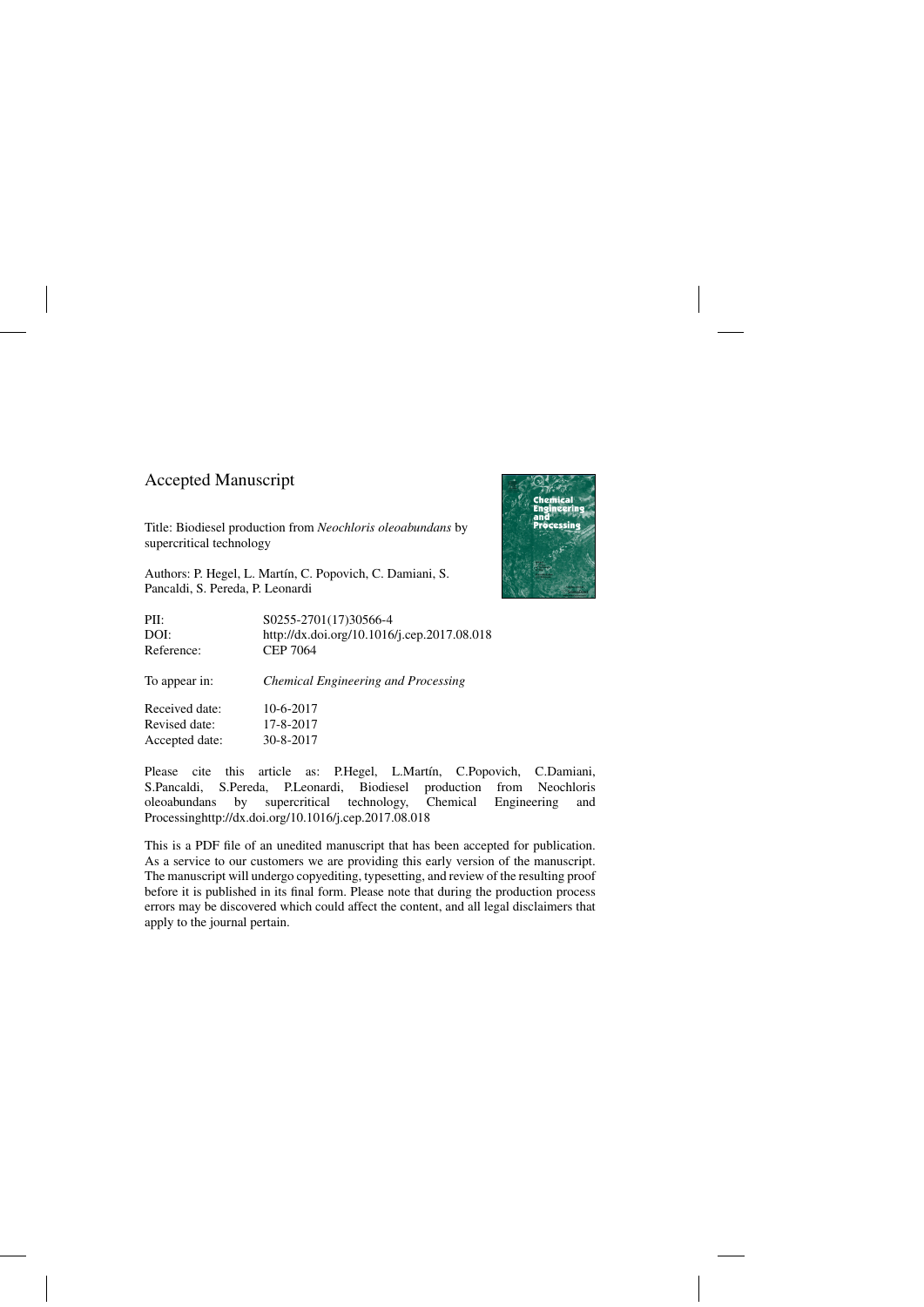## **Biodiesel production from** *Neochloris oleoabundans*

## **by supercritical technology**

P. Hegel<sup>a\*</sup>, L. Martín<sup>b</sup>, C. Popovich<sup>b,c,d</sup>, C. Damiani<sup>b,c</sup>, S. Pancaldi<sup>e</sup>, S. Pereda<sup>a</sup>, P. Leonardi<sup>b,c</sup>

a- Termodinámica de Procesos, PLAPIQUI, Universidad Nacional del Sur, CONICET, 8000 Bahía Blanca, Argentina

**b-Centro de Recursos Naturales Renovables de la Zona Semiárida (CERZOS), Universidad** Nacional del Sur-CONICET, Bahía Blanca, Argentina

 $c$ -Departamento de Biología, Bioquímica y Farmacia, Universidad Nacional del Sur, Bahía Blanca, Argentina

<sup>d-</sup> Centro de Emprendedorismo y Desarrollo Territorial Sostenible (CEDETS-CIC-UPSO), Bahía Blanca, Argentina

e Laboratory of Plant Cytophysiology, Department of Biology and Evolution, University of Ferrara, Italy.

\* Corresponding author. Tel.: +54-291-4861700

 *Email address: phegel@plapiqui.edu.ar* (Pablo E. Hegel)

Graphical Abstract



### <InlineImage1>

**Highlights** 

- Fatty acid esters were obtained by supercritical alcohol processing of microalgae
- Products were sensitive to reaction conditions and solvent used in the fractionation
- Bio-oils with high fatty acid esters contents were obtained by supercritical CO<sub>2</sub>.

**Abstract.** Oleaginous microalgae have been proposed as a sustainable alternative biomass to produce biodiesel in order to substitute conventional vegetable oils derived from oilseed crops. Particularly, recent studies pointed out the potential of *N. oleoabundans,* cultured in seawater or in anaerobically digested dairy manure, to produce triglycerides with high content of monounsaturated fatty acids. The supercritical technology has been recognized as a green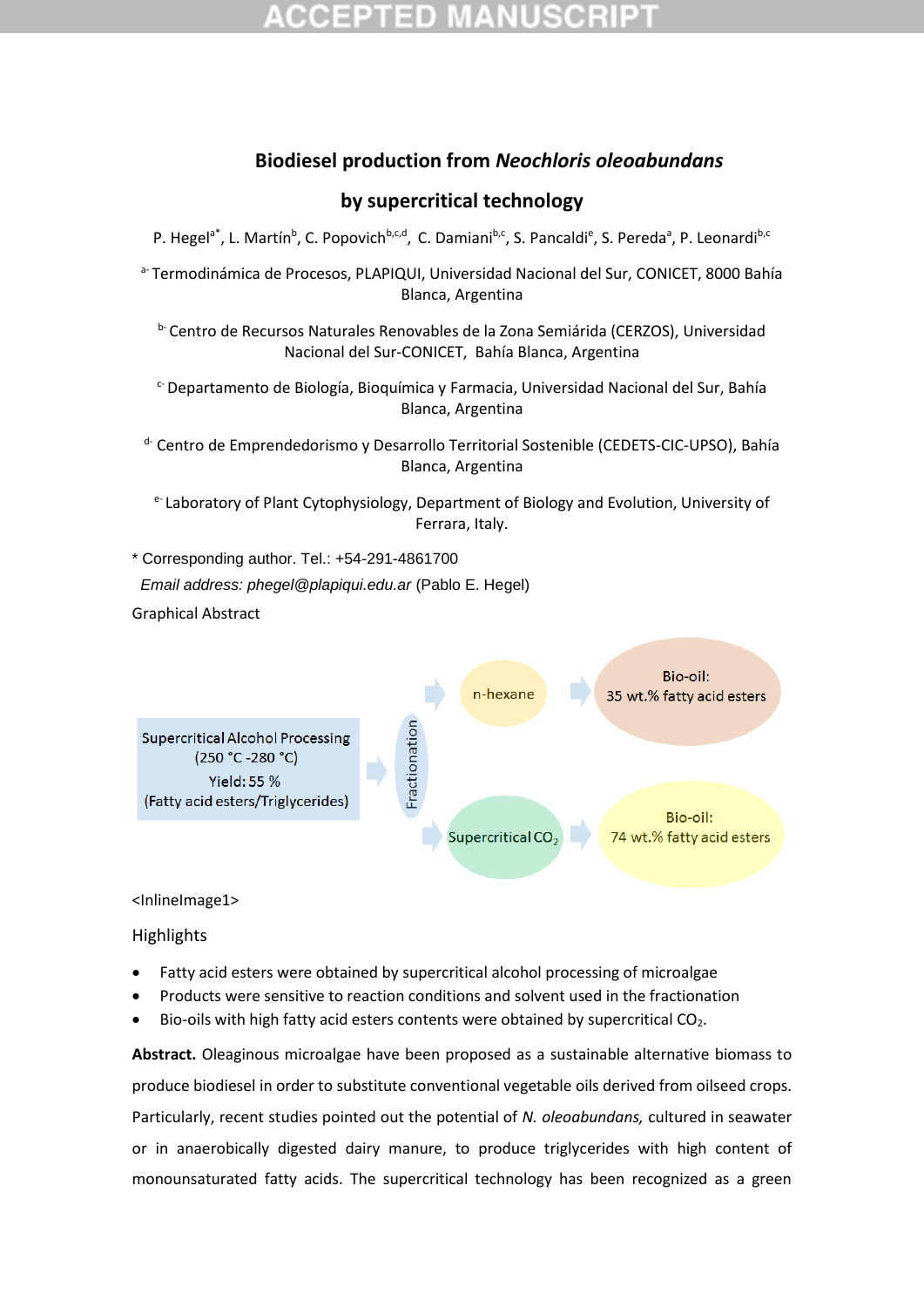## CCEPTED MAN

sustainable alternative to transform biomass into valuable products. Thus, the aim of the present wok was to study the direct supercritical alcohol processing of partially dried *N. oleoabundans* biomass and later reaction products fractionation by supercritical CO<sub>2</sub> or liquid nhexane. A direct alcoholysis of microalgae biomass was carried out at different temperatures (250°C and 280°C) and increasing reaction times in order to evaluate the fatty acid ester production. Bio-oils from microalgae with up to 35 wt.% fatty acid esters were obtained by two fold extraction with n-hexane. Conversely, supercritical  $CO<sub>2</sub>$  fractionation produced upgraded bio-oils with up to 68 wt.% of fatty acid esters content.

**Keywords:** Supercritical methanol; ; ; ; , supercritical CO<sub>2</sub>, microalgae, bio-oil, fatty acid esters

### **1. Introduction**

Microalgae can significantly contribute to replacing petroleum derived liquid fuels because they grow extremely rapidly and high oil contents have been reported in several species. Also, the fuels produced from microalgae oils do not compromise the production of food, as it is the case of oil crops [1, 2]. Popovich et al. [3] carried out a lipid analysis in *Neochloris oleoabundans* cultured in enriched seawater to evaluate its potential use as biodiesel source. The authors concluded that this microalga is a good alternative to produce high quality biodiesel due to its capacity to accumulate neutral lipids (20 wt.%) with a major concentration of monounsaturated fatty acids [3]. Similarly, cultures of *N. oleoabundans* in both anaerobically digested dairy manure [4] and mixotrophic conditions [5] produced lipids suited for biodiesel production.

Mayor problems related to the microalgae biodiesel production process are relative to high drying costs, lipids extraction with organic solvents, followed by transesterification [6]. The direct alcohol transesterification of algal biomass lipids has been the subject of many research works in the last decades because it can be a sustainable source of chemicals and liquid biofuel with the potential for the reduction of capital and processing costs [6, 7]. Basically, the methods reported in the literature for direct or in-situ lipid transesterification from microalgae can be classified in two broad categories as low and high pressure processes. The direct transesterification can be carried out at low temperatures (60  $°C - 80$  °C) and nearly atmospheric pressures by adding wet or dry microalgae to excess alcohol in the presence of a basic (KOH, NaOH) or acid (H<sub>2</sub>SO<sub>4</sub>) catalyst and results in the direct production of fatty acid esters [6,7]. It has the advantage of eliminates the need to completely dry the microalgae biomass to later extract and refine the lipids before converting it to biodiesel [7]. However, these methods in general require a considerable reaction time, and catalysts are difficult to recover in these processes which produce large wastewater and other solid wastes [6-10].

The direct transesterification of biomass lipids has been carried out at conditions where the alcohol is in near/supercritical state [8-10]. Patil et al. [8] worked in the simultaneous extraction and transesterification of the lipids contained in wet biomass from *Nannochloropsis*  sp. by supercritical methanol. Levine et al. [9] proposed a two-step, catalyzed free biodiesel production process involving lipid hydrolysis from *Chlorella vulgaris*´ wet biomass and subsequent supercritical ethanol *in-situ* esterification. Later, Levine et al. [10] also studied a two-step process involving the hydrolysis of *Chlorella protothecoides*´ wet biomass at 220-250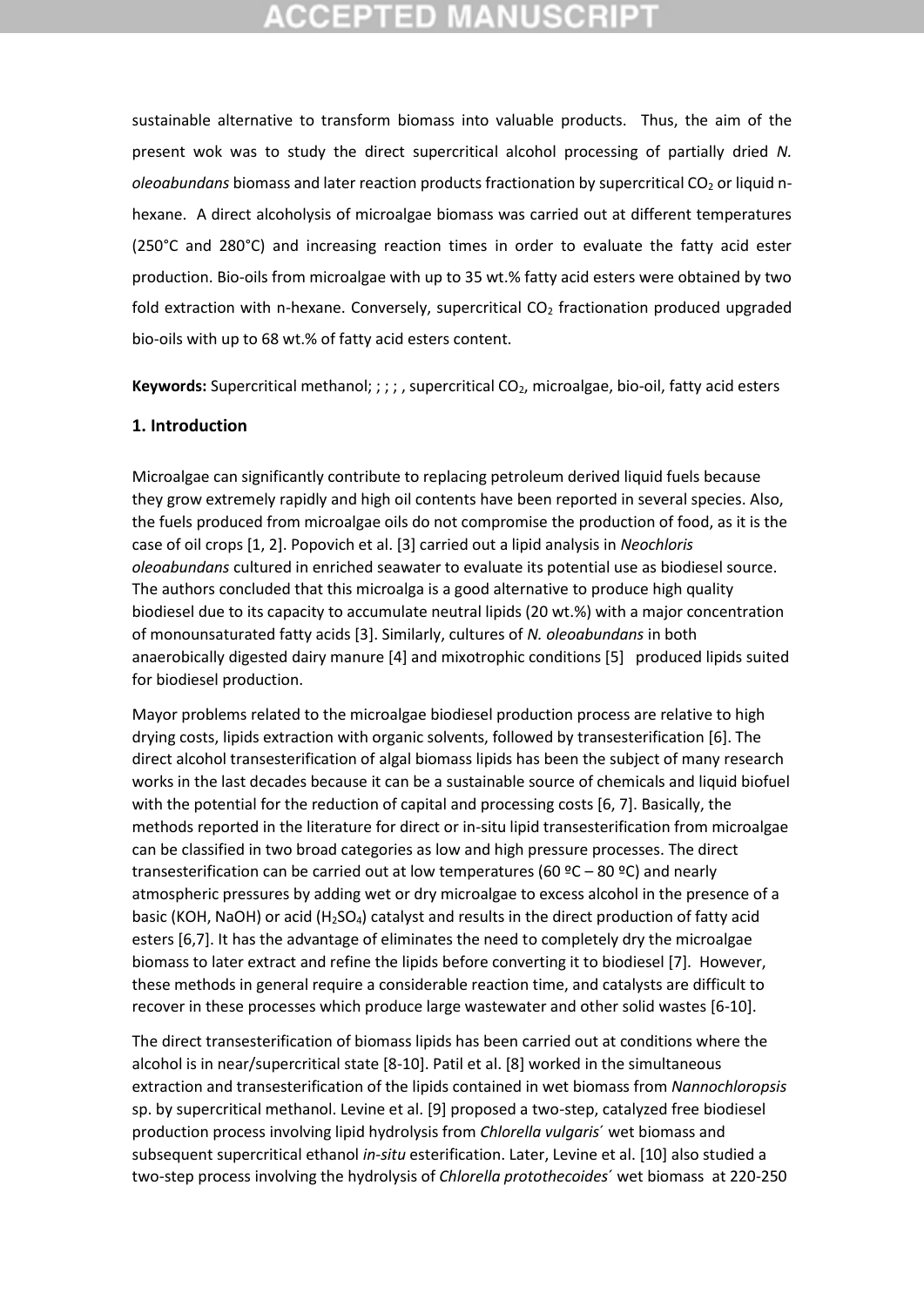# **CCEPTED MANUSCRI**

°C and the esterification of the fatty acids using subcritical ethanol (215 °C) in the presence of rare-earth metal triflate catalyst to obtain fatty acids ethyl esters. Zhou et al. [11] studied the production of bio-oil from the liquefaction of the macroalgae *E. prolifera* by supercritical alcohols. The authors fractionated the raw reaction products with dichloromethane and reported a bio-oil yield of ≈31 % in the methanol liquefaction at 280 °C [11]. The supercritical alcohol processing of biomass has similarities with the thermo-chemical liquefaction of biomass, a medium temperature (250–350 ºC) and pressure (10-20 MPa) process that can be aided by a catalyst in the presence of excess water to produce bio-oils [6]. Different compounds were identified in bio-oils obtained from the alcohol liquefaction of microalgaes such as fatty acid esters, N-containing components (indole, indolizine, pyrazines, pyridines), sugars (xylopyranosides and glucopyranosides), fatty alcohols, and hydrocarbons [11, 12]. Besides the elevated operating conditions of temperature and pressure that increased fixed capital costs of industrial plants, the high pressure alcohol processing of biomass is an interesting alternative to obtain bio-fuels because this technology notably reduces both the costs of drying the microalgae biomass, cost of refining the microalgae oil, as well as the reaction time required to obtain bio-oils with high fatty esters contents [8-12]. Regarding environmental concerns, the direct supercritical alcohol processing of biomass can be carried out without catalysts which allow reducing wastewater and solids wastes [6,7].

The supercritical extraction and fractionation process of vegetable oils and derivatives has been widely studied in the last decades [13, 14]. Particularly,  $CO<sub>2</sub>$  is an interesting green solvent with tunable properties according to process temperature and pressure that has been proposed to replace conventional organic solvents like n-hexane [14-16]. Regarding the application of supercritical  $CO<sub>2</sub>$  technology to microalgaes, for instance, Mouahid et al. [17] evaluated the supercritical CO<sub>2</sub> extraction at 60 °C and 400 bar of neutral lipids from four different microalgae submitted to different pretreatments (*Nannochloropsis oculata, Cylindrotheca closterium, Chlorella vulgaris* and *Spirulina platensis*). Taher et al. [18] evaluated the extraction of lipid from *Scenedesmus* sp. for biodiesel production with supercritical CO<sup>2</sup> and compared to conventional extraction methods. As proposed in this work, this technology can also be an interesting alternative to carry out the separation and concentration of fatty acid esters produced in the in-situ direct alcohol processing of microalgae.

Despite *Neochloris oleoabundans* has shown both to grow in sustainable cultures [3, 5, 19] and to be an interesting alternative to produce oils to bio-fuel [20-23], few studies have been carried out in order to generate innovative technologies to produce biodiesel from its biomass [24, 25]. BD. Wahlen et al. [24] reported the direct in-situ transesterification of *N. oleoabundans* biomass using alcohol and sulfuric acid as catalyst. S.Y. Yoon et al [25] carried out the lipids extraction from dried *N. oleoabundans* with chloroform/methanol and subsequent conversion of the lipids to methyl esters by methanolisis with sulfuric acid. To the best of our knowledge non-studies report the direct supercritical alcohol processing of *N. oleoabundans* to produce fatty acid esters. Thus, the main goal of the present work was to study the transesterification of the lipids present in *N. oleoabundans* by a single-step supercritical methanol transesterification. The direct supercritical processing of the microalgae biomass produced a complex multicomponent oily-solid mixture diluted in alcohol. Thus, after methanol evaporation the reaction products were extracted with liquid hexane or supercritical  $CO<sub>2</sub>$  in order to isolate bio-oils reach in the fatty acid esters produced in the thermochemical reaction process.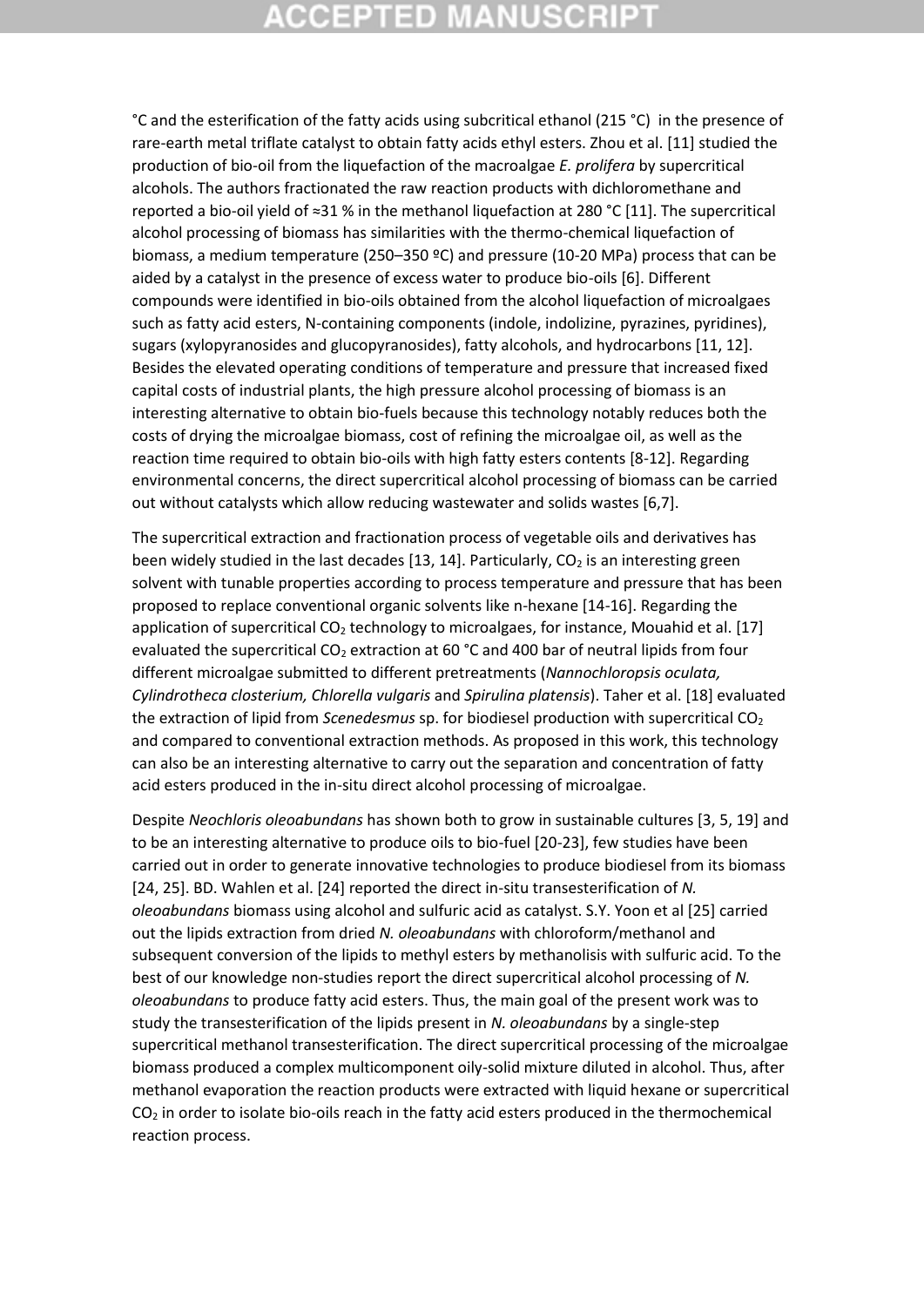## **2. Materials and methods**

### *2.1 Materials*

Biomass of *Neochloris oleoabundans* UTEX 1185 was used for this study. Cells were cultivated and acclimated to marine conditions, through successive transfers in modified SWES (seawater + soil extract + salts) according to Popovich et al. [3]. To increase the biomass necessary for this study, the following experiment was carried-out: an inoculum of 40 x  $10^6$  cells mL<sup>-1</sup> was resuspended in 18 L of complete SWES medium, harvested by centrifugation (10 min at 3600g) at the end of log-phase culture and transferred to 18 L of nitrogen-free medium SWES for 6 days, and finally harvested for supercritical alcohol transesterification. The biomass contained an initial humidity content of 80 wt.%. The cell pellet was rinsed with distilled water and dried in a convection oven at 60 °C during 6 h. Final water content in the biomass of 25 wt.% was determined by a gravimetric analysis (Sartorious moisture analyser MA 35). The neutral lipid content of the algal biomass was found to be 20 wt.% on a dry weight basis. Table 1 shows main fatty acids composition of the neutral lipids in the biomass according to GC/MS analysis. Methanol (99.6 wt.%) used in the experimental reactions was purchased from Ciccarelli SA. For GC analysis Methyl heptadecanoate and tetradecane standards were purchased from Sigma-Aldrich. Hexane (99.9%) and pyridine (99.9%) were used as solvents for separations and chromatography solutions, respectively.

### *2.2 Supercritical alcohol processing of microalgae and bio-oil recovery*

Figure 1 describes the different experimental steps carried out in this work to study the direct supercritical alcohol processing of *N. oleoabundas* and the fractionation of the reaction products by supercritical CO<sub>2</sub> or liquid n-hexane. Supercritical alcohol reactions were carried out in stainless steel batch reactors of 12 mL and 41 mL capacity, both equipped with a thermocouple ( $\pm$  1.5 °C) and a pressure gauge ( $\pm$  2.5 bar) as shown schematically in Figure 2. The reactor of 12 mL was assembled with a Swagelok 316 SS ½ in. OD tube, a male Branch Tee, 1/2 in. Tube OD x 1/2 in. Tube OD x 1/4 in. male NPT, and tube fitting reducing adapters for the pressure gauge and thermocouple connections. The reactor of 41 ml capacity was assembled with a 316 SS Swagelok IPT series 1 in. nominal OD tube (0.56 in. ID) with specially machined 316 SS end caps for pressure and temperature sensing.

Operating conditions studied in this work were selected according to previous works [8-12, 26, 27]. The reactor (12 mL capacity) was loaded with methanol  $\approx$  2.94 g) and microalgae biomass (≈1.28 g) in a 2.3 methanol/algae mass ratio (3 g/g, methanol/dry algae), which according to the neutral lipid content (20 wt.%) and mean molar mass of the lipids indicates a molar ratio of 423 methanol to oil. It was shaken to mix the reactants and then submerged in a tin preheated bath. The reaction temperatures, 250 °C and 280 °C, were reached in about 3 and 5 min, respectively. Final pressure in the reaction system varied according to the reaction temperature from 105 bar to 130 bar. After the reaction time was completed the system was cooled at room temperature in a water bath.

After cooling down the reactor up to room temperature, the reactor content was transferred into a flask using methanol to clean the reactor. Volatiles and excess methanol were removed under vacuum in a rotary evaporator operated at 70 °C with a nitrogen stream. Reaction products were fractionated using n-hexane and supercritical  $CO<sub>2</sub>$ . In the case of n-hexane, oily-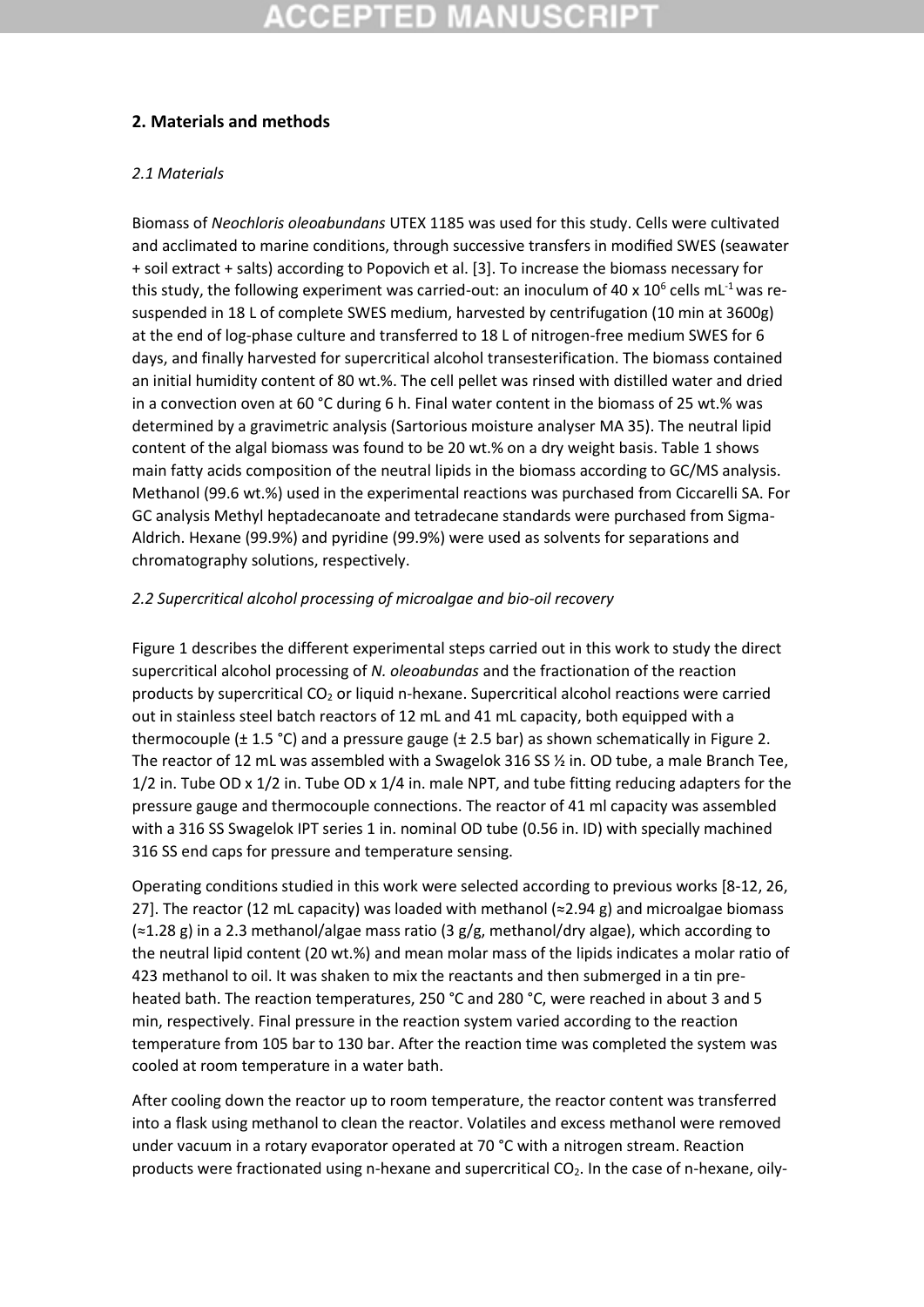# **CCEPTED MANUSCR**

hexane soluble products (bio-oil) were recovered by twofold extraction with 25 mL of hexane and centrifuged (3200 g). In the case of supercritical  $CO<sub>2</sub>$ , reaction products were carefully transferred into a 10 mL high pressure column loaded with glass spheres and extracted with CO<sub>2</sub> at 40 °C and 140 bar using a CO<sub>2</sub> mass flow rate of 0.36 g min<sup>-1</sup>. Operating conditions used in supercritical fractionations were selected to obtain good selectivity through the fatty acid esters extraction [27]. The extraction was performed in all cases during 60 min. following the experimental procedure explained in a previous work [28].

### *2.3 GC and GC/MS analysis*

The fatty acid esters concentration in the non-volatile bio-oils was determined by gas chromatography in a GC Varian Star 3400 CX equipped with a flame ionization detector (FID) set at 370 °C, and a split/splitless injector temperature set at 320 °C with a split ratio of 25:1. A high temperature capillary column (J&W Scientific, model DB-5HT, 15 m length, 0.32 mm inner diameter, and 0.10<sup>[2]</sup> m film thickness) was selected to perform the GC analysis according to the temperature program reported elsewhere [27]. Tetradecane was used as internal standard, and methyl heptadecanoate was use as reference for fatty acid esters calibration. A stock solution of pyridine with a known amount of internal standard was prepared (~10 mg mL-1). The bio-oil sample solution was prepared diluting 50 mg of oily phase in 5 mL of pyridine. The sample injected to the chromatograph consisted of 1  $\mu$ L of a solution prepared with 0.1 ml of the internal standard stock solution, 0.1 ml of bio-oil sample solution, 0.1 ml of silylating agent (MSTFA) and 0.1 ml of pyridine.

Fatty acid esters, free fatty acids, mono and diglycerides were identified by a GC/MS analysis. Standard calibration with perfluorotributylamine was performed following the protocol of Turbo-Mass Software. On the other hand, the NIST MS Search Software [29] was used to identify compounds from their mass spectra by comparison with mass spectral libraries. The samples were prepared according to the GC-analysis protocol reported in [27].

The yield of bio-oil was evaluated on a dry biomass basis. Replicated supercritical methanolysis of microalgae powder were reproduced with a gravimetric yields deviation of ca. 1.8 wt.% in the bio-oil production. Fatty acid esters content was evaluated in weight fraction. GC analysis of fatty acid esters in the bio-oil exhibit a deviation of ca. 1.5 wt.% in their concentration.

### **3. Results and discussion**

### *3.1 bio-oil yields*

Figure 3 shows the bio-oil yields obtained from the reaction products with both solvents according to the operating conditions tested in the supercritical alcoholysis. In general, lower net extraction yields were achieved with  $CO<sub>2</sub>$  in comparison to n-hexane solvent. Barely higher n-hexane soluble compounds were determined in reaction products obtained at 280 ºC (31 $\pm$ 1.8 wt.%) with respect to 250 °C (27 $\pm$ 1.8 wt.%). It is worth noting the fraction of hexane soluble products was significantly higher than the neutral lipid content in the original biomass (20 wt.%). These results point out that besides fatty acid esters and unconverted acylglycerides, also other products derived from the conversion of proteins, phospholipids, glycolipids and its derivatives could be present in hexane bio-oils. Zhou et al [11], in the bio-oil obtained from supercritical ethanol liquefaction of *Enteromorpha prolifera*, reported the presence of N-containing compounds, carbohydrates, hydrocarbons and fatty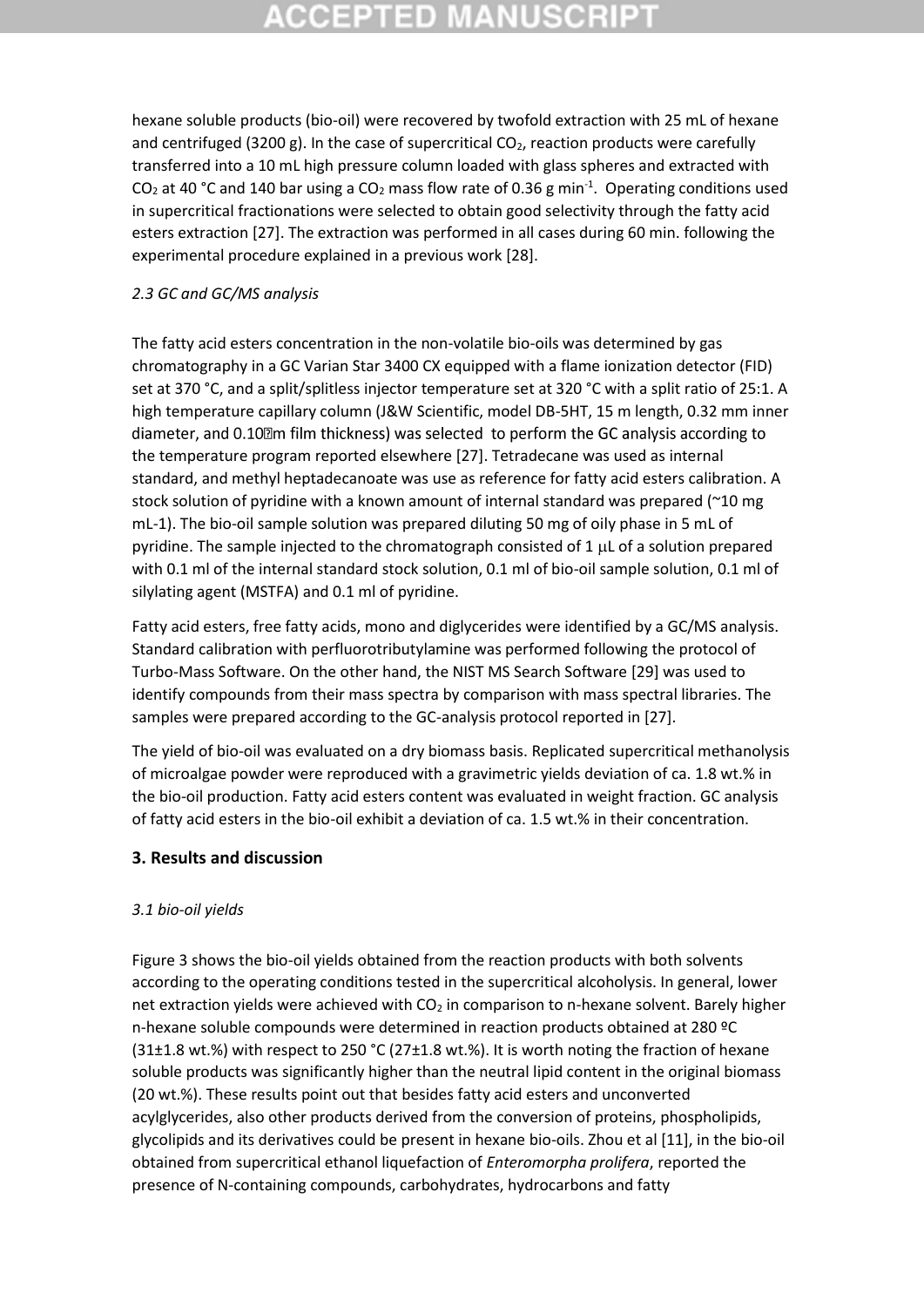alcohols/ketones. However, the authors used dichloromethane to fractionate the reaction products obtained in the liquefaction.

As can be seen in figure 3, bio-oils yields obtained in the supercritical  $CO<sub>2</sub>$  fractionation of the reaction products varied between 12 wt.% and 17 wt.% according to reaction product sample extracted. A slightly increment in the  $CO<sub>2</sub>$  extraction yield was observed for the reaction products obtained in the supercritical alcoholysis at 250 ºC and 30 min. respect to the other samples processed (17 wt.%). The global bio-oil extract concentration in the solvent phase, according to the total CO<sub>2</sub> mass used in the extraction (≈12.5 g), was between 7 and 9 mg/g  $(extract/CO<sub>2</sub>).$ 

Up to our knowledge, supercritical  $CO<sub>2</sub>$  and hexane soluble fractions has not been reported in the literature for the non-catalytic direct supercritical alcoholysis of microalgae biomass. According to Dote et al. [30], hexane soluble products can be regarded also as "hydrocarbons" fraction. These authors studied the liquefaction of *Botryococcus braunii* at high temperatures (200-340 °C). They fractionated the reaction products with dichloromethane and successively hexane and found that the hydrocarbon fraction after the liquefaction was also greater than the neutral lipids initially present in the material. More recently, Valdez et al. [31] defined the hexane soluble products obtained in the liquefaction of *Nannochloropsis* sp. with supercritical water as light "bio-crude". These authors reported a light bio-crude yield in the order of 20 wt.% processing at 300 °C, while the original biomass exhibited a 14 wt.% of initial lipid content [31].



**Reaction time, min.** 

<InlineImage4>

**<InlineShape8><InlineShape7><InlineShape6><InlineShape5>Figure 3.** Bio-oil yields obtained with hexane and supercritical  $CO<sub>2</sub>$  from the different supercritical alcoholysis reaction products. Hexane soluble product from reactions samples at 250 °C

<InlineShape16> ) and 280 °C $\Box$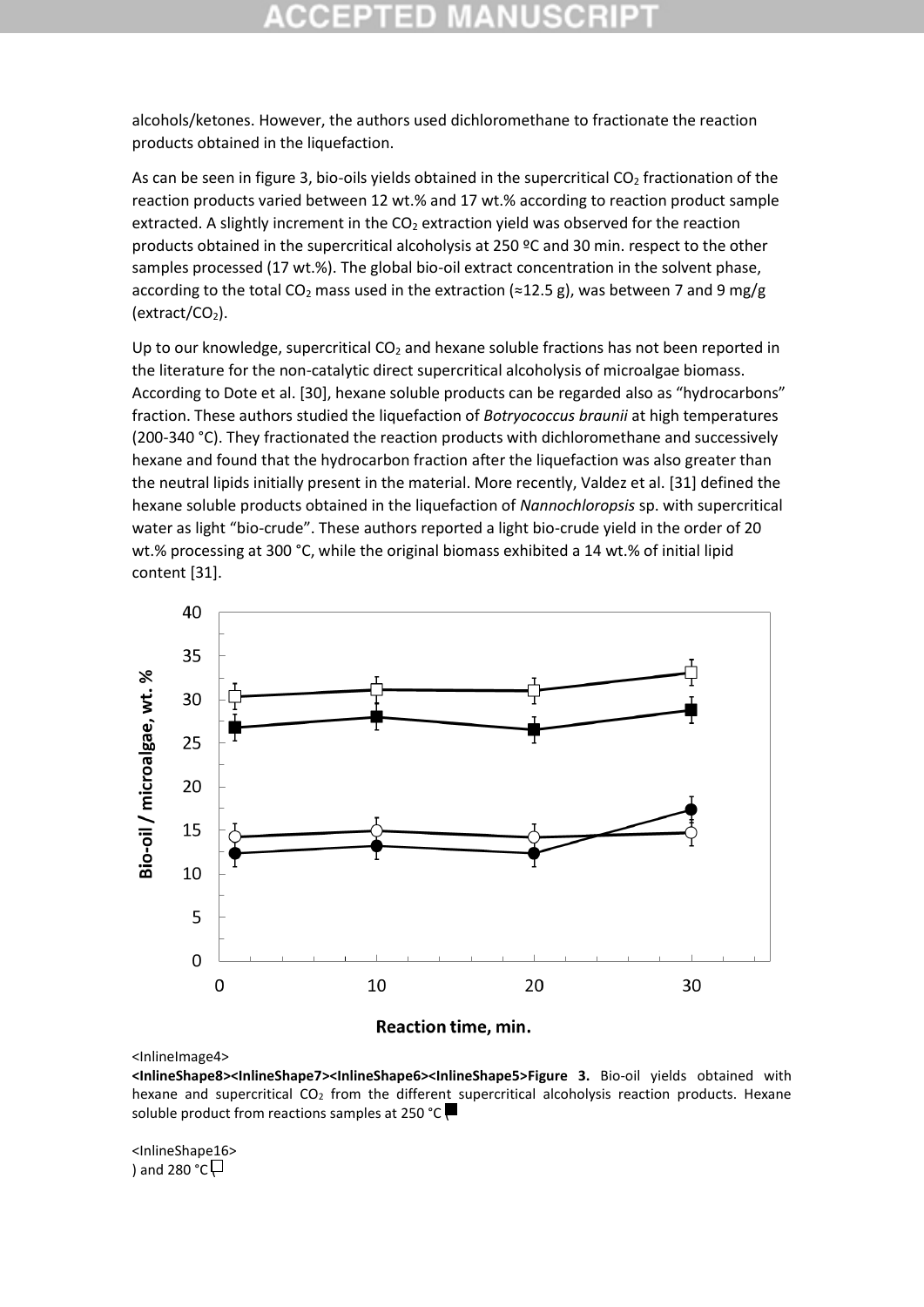## **CCEPTED MAN**

<InlineShape15> ). Supercritical CO<sub>2</sub> soluble products from reaction samples at 250 °C ( $\bullet$ 

<InlineShape14> ) and 280  $^{\circ}$ C $\circ$ 

### <InlineShape13>

).

GC/MS analyses of the bio-oils samples allowed the identification of the main fatty acid esters present in the system, also the minor quantities of free fatty acids and mono/diglycerides. Table 2 shows the components identified in the hexane bio-oil sample obtained from the supercritical alcoholysis at 250 °C and 20 min of reaction time. Similar components were detected in the different bio-oil samples obtained in this work. In general, the main fatty acid esters determined in the reaction products agreed well with the fatty acid profile of the neutral lipids reported for the original substrate  $[3]$ . CO<sub>2</sub> bio-oil samples showed a lower composition (Area%) of free fatty acids and acylglycerides.

### *3.2 Fatty acid esters content in bio-oils*

Figure 4 reports the fatty acid esters content of n-hexane and supercritical CO<sub>2</sub> bio-oil samples against the operating conditions of the supercritical alcohol transesterification studies. As can be seen greater fatty acid ester contents were determined in supercritical  $CO<sub>2</sub>$  bio-oils indicating a higher selectivity of  $CO<sub>2</sub>$  to extract fatty acid esters in comparison with n-hexane. The results show the direct supercritical alcoholysis produced different amounts of fatty acid esters according to the operating reaction conditions. For instance, a fatty acid ester content of 35 wt.% was analyzed in the hexane bio-oil obtained from reaction products processed at 280 °C in the initial heating time. Then, the fatty acid ester content after 30 min. decreased notably to 28 wt.% at this temperature. On the other hand, n-hexane soluble products obtained from the supercritical alcohol processing of *N. oleoabundans* at 250 °C showed increasing fatty acid esters contents with reaction time. A fatty ester content of 22 wt.% was determined in n-hexane bio-oils corresponding to reaction products samples obtained during the heating period and it increase to 32 wt.% after 20 min. of reaction time.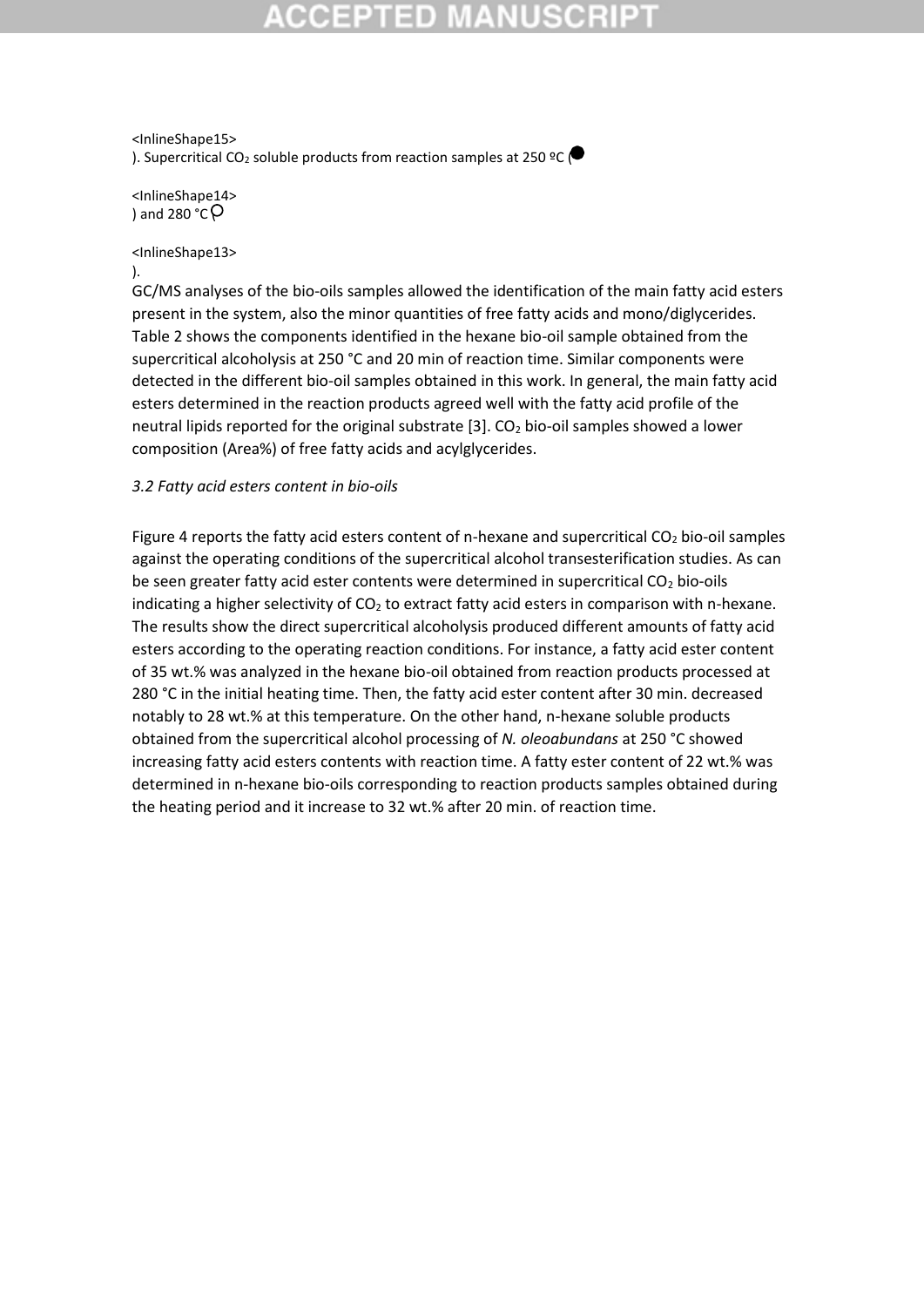

### <InlineImage5>

**<InlineShape4><InlineShape3><InlineShape2><InlineShape1>Figure 4.** Fatty ester content in the bio-oils samples. Hexane bio-oils from reaction products obtained at at 250 °C

<InlineShape12> ) and 280  $^{\circ}$ C $\Box$ 

<InlineShape11> ). Supercritical CO<sub>2</sub> bio-oil from reaction samples at 250

<InlineShape10> ) and 280  $\degree$ C $\degree$ 

<InlineShape9>

).

Bio-oils extracted with supercritical  $CO<sub>2</sub>$  from reaction products obtained in the initial heating period of the supercritical alcoholysis at 250 °C and 280 °C shows fatty acid ester contents between 50 wt.% and 74 wt.%, respectively. These results are consistent with fatty acid esters concentrations found in hexane bio-oils. Supercritical  $CO<sub>2</sub>$  Bio-oils with up to 74 wt.% fatty acid ester were obtained from the reaction products of the supercritical alcoholysis at 280 °C and 1 min. of reaction time. A lower fatty acid ester content (66 wt.%) was analyzed in the supercritical CO<sup>2</sup> bio-oil extracted from reaction products obtained at 250 ºC and 20 min of reaction time. Supercritical alcoholysis reactions carried out at both reaction temperatures and 30 min. shows a reduction in the fatty acid ester content in comparison with lower reaction times.

Fatty acid methyl esters exhibit a high solubility in  $CO<sub>2</sub>$  at the operating conditions tested in this work (140 bar and 40 °C) [27]. Polar and heavy compounds in the reaction products samples like non-converted acylglycerides, pigments, glycolipids, have low solubility in  $CO<sub>2</sub>$  [16, 27] which explains the higher selectivity of  $CO<sub>2</sub>$  to extract fatty acid esters. On the other hand,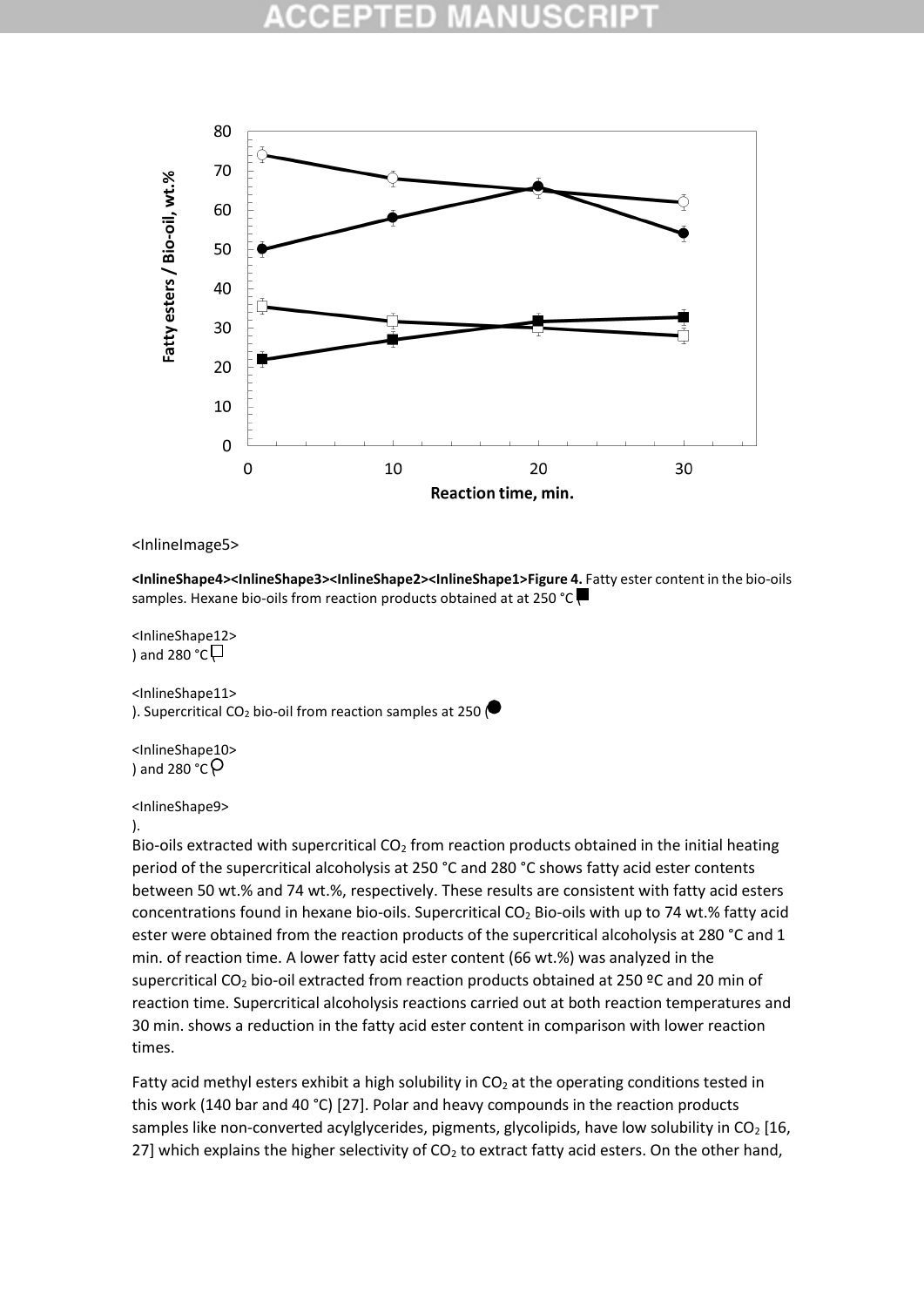## **CCEPTED MANUSCR**

a high fatty acid esters in the solvent phase could promote a co-solvency effect increasing the solubility of acylglycerides, pigments and oligomers [15, 26].

Reaction products remaining in the high pressure column after the  $CO<sub>2</sub>$  extraction were extracted also with liquid hexane. Figure 5 and 6 shows a typical GC analysis of the supercritical CO<sub>2</sub> bio-oil and soluble hexane products present in the high pressure column after the  $CO<sub>2</sub>$  extraction. GC analysis shows fatty esters were completely removed by  $CO<sub>2</sub>$ , while free fatty acids remained in the extractor together with other compounds of higher molar mass.

Patil et al. [10] observed a fatty acid ester content of about 80 wt.% in the direct supercritical methanolysis of *Nannochloropsis* sp*.* (69.8 wt.% water) at 280 °C and 30 min of reaction time working with a higher methanol to algae mass ratio (in the order of 10  $g/g$ ). The fatty acid esters content reported by the authors corresponded to a refined product obtained by solid phase extraction [10]. It is well known that the molar ratio of methanol to lipids is a relevant factor in the supercritical transesterification technology [7, 26, 27]. A high alcohol to oil molar ratio is necessary to attain homogenous operation and to shift the chemical equilibrium toward the production of fatty esters [26]. In this work, it was used a mass ratio of 3 methanol/dry algae which means a methanol/oil molar ratio ca. 423:1, assuming that the 20 wt.% of the microalgae neutral lipids have a mean molar mass of 885 g/mol. High alcohol to oil molar ratios are also normally employed in the low pressure direct transesterification of microalgae [7]. For instance, Ehimen et al. [32] used methanol to lipids molar ratios between 105:1 and 524:1 in the direct transesterification of chlorella biomass with an acid catalyst.

Regarding the supercritical alcohol transesterification of vegetable oils, several studies have shown an important effect of the reaction temperature in the fatty acid esters yield. As an example, Silva et al. [34] studied the biodiesel production from soybean oil using supercritical ethanol in a continuous microtube reactor. It was observed working with a molar ratio of 20 to 1 ethanol to oil and 25 min. of reaction time a fatty acid esters yield of 19 wt.% at 250 °C that increased to 53 wt.% at 325 °C and similar operating conditions [33]. Later, Silva et al. [34] shows the supercritical ethanol processing of Jatropha curcas with a mass ratio of 1:1 ethanol to oil produced fatty acid ester yields of 25 wt.% and 38 wt.% for a residence time of 21 min. and reaction temperatures of 250 °C and 275 °C, respectively. Abdala et al. [36] studied the supercritical alcohol transesterification of waste cooking oils in a continuous reactor at different reaction conditions using a mass ratio 1:1 of ethanol to oil. The authors founded at 200 bar and 40 min. of residence time a fatty acid ester yield of 34 wt.% at 275 °C and it increased up to 46 wt.% at 325 °C [35].

The mass of hexane soluble products at 280  $°C$  was nearly constant over the reaction time pointing out fatty acid esters would further reacted towards other hexane soluble products. According to Quesada-Medina and Carrillo [36] both fatty esters and the triglycerides can be degraded to oligomers at high temperature due to the thermal linear dimerization of monounsaturated fatty acids to produce acyclic structure of dimers. Polyunsaturated fatty esters are more susceptible of degradation producing a mixture of the monocyclic and sixmembered cyclic dimers [36]. Silva et al. [34] observed in the biodiesel production from refined soybean oil with supercritical ethanol at 200 bar, 325 °C and 45 min. of residence time a low decomposition of fatty acid ester (< 5 wt.%). Vieitez et al. [37] studied the decomposition of fatty acid esters in the continuous supercritical alcohol transesterification of soybean oil at 200 bar and different temperatures from 250 °C to 375 °C. The authors showed the decomposition rate is highly dependent on temperature, and mainly on the nature and unsaturation degree of the alkyl chains. At 250 °C the fatty acid ester content remain almost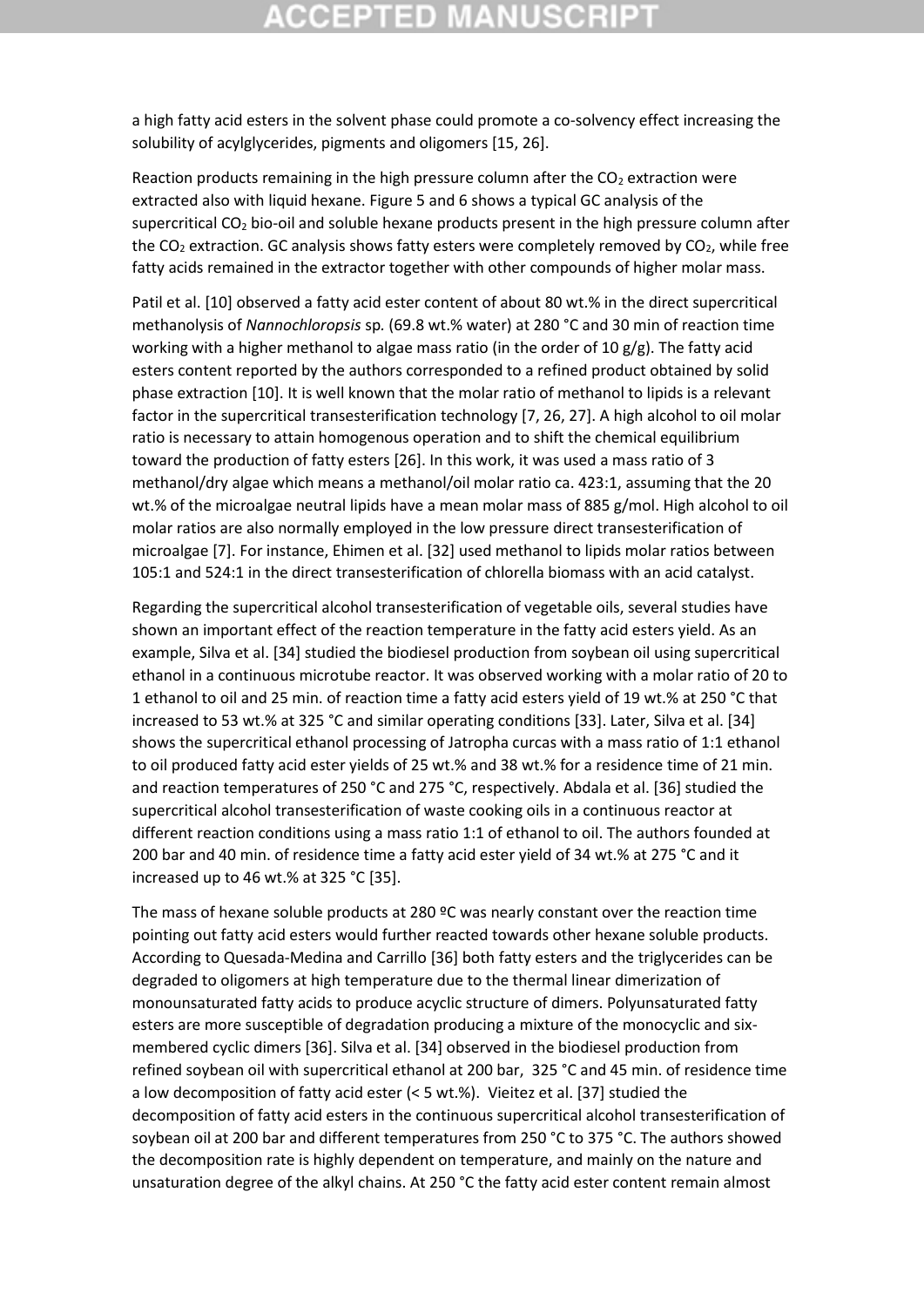# **CCEPTED MANUSCR**

constant (2.5 % decomposition) while at 350 °C the decomposition increase to 14.5 % [37]. In this work it was observed the fatty acid esters in the bio-oils tend to decrease with the reaction time at 280 °C indicating fatty esters could be reacting with other components present in the microalgae biomass loaded to the reactor and converted to non-polar products soluble in hexane and partially soluble in  $CO<sub>2</sub>$ .

The water present in the biomass also plays an important role because the hydrolysis reaction competes with the methanolysis. Nevertheless, the GC analysis of the bio-oil samples showed a minor concentration of free fatty acids (≈1.5%). The processed biomass exhibited a water content of 25 wt.% which means a molar ratio of about 82 water/oil. The relative higher alcohol concentration in the system with respect to water promotes the production of esters over free fatty acids [26]. Furthermore, in the supercritical ethanol transesterification of used frying oils it was observed the addition of 5 wt.% water led to improve the fatty acid ester yields [35]. However, greater concentrations of water had non-significant effects in the system [35]. Regarding results obtained in this work a complete drying of the original wet biomass (80 wt.% water) is not necessary because humidity values of 25 % yield a reasonable selectivity to achieve high fatty esters over fatty acids ratios in the reaction products.

### *3.3 Biodiesel yields*

Figure 7 shows the fatty esters yields obtained in the direct methanolysis of *N. oleoabundans* respect to the initial dry mass of processed microalgae. The maximum fatty esters yield was obtained at 280 °C during the heating time period ( $\approx$ 11 wt.% based on dry microalgae processed) and thereafter it decreased with the reaction time at this temperature. On the other hand, the fatty ester production increased with the reaction time when the methanolysis was carried out at 250 °C. A maximum of ≈9 wt.% of fatty esters on a dry biomass basis is attained after 30 min. All runs showed a complete conversion of the neutral lipids present in *N. oleoabundans* (no-triglycerides were detected in the GC-analysis). However, a maximum yield of ≈56 wt.% through the fatty esters production respect to the initial neutral lipids content was obtained in the range of operating conditions studied in this work. Reddy et al. [38] studied the direct conversion of *Nannochloropsis salina* using supercritical ethanol conditions. The authors obtained a maximum yield of 67 wt.% respect to the initial lipids present in the microalgae working at 265 °C, 20 min of reaction time and using a mass to volume ratio of 1 to 9 g mL<sup>-1</sup> algae/ethanol [38].

In order to test and validate the operating conditions studied in this work, a direct supercritical alcoholysis of *N. oleoabundans* was carried out in a batch reaction cell of 41 mL using 5.5 g of microalgae, at 280 °C, and 10 min. of reaction time using an alcohol/mass ratio of 2.14 methanol/ dry microalgae. A fatty acid ester yield of 10.5 wt.% respects to the initial biomass processed was obtained in the duplicated experiments. Also, results indicated an hexane biooil production higher than the initial neutral lipid in the biomass (≈30 wt.% with respect to the dry microalgae).

Similar fatty acid esters yields for other microalgae species were reported using the direct supercritical alcohol technology. Levine et al. [9] studied a two steps process consisting in hydrolysis of wet biomass and subsequent supercritical ethanol treatment to obtain the fatty esters. The authors obtained in the hydrolysis of *Chlorella vulgaris* a wet solid (46 wt.% water) that retained 87 wt.% of the initial lipids from which a 67 wt.% were converted to fatty acids working at 280 °C during 120 min of reaction time. Further processing of the wet solid by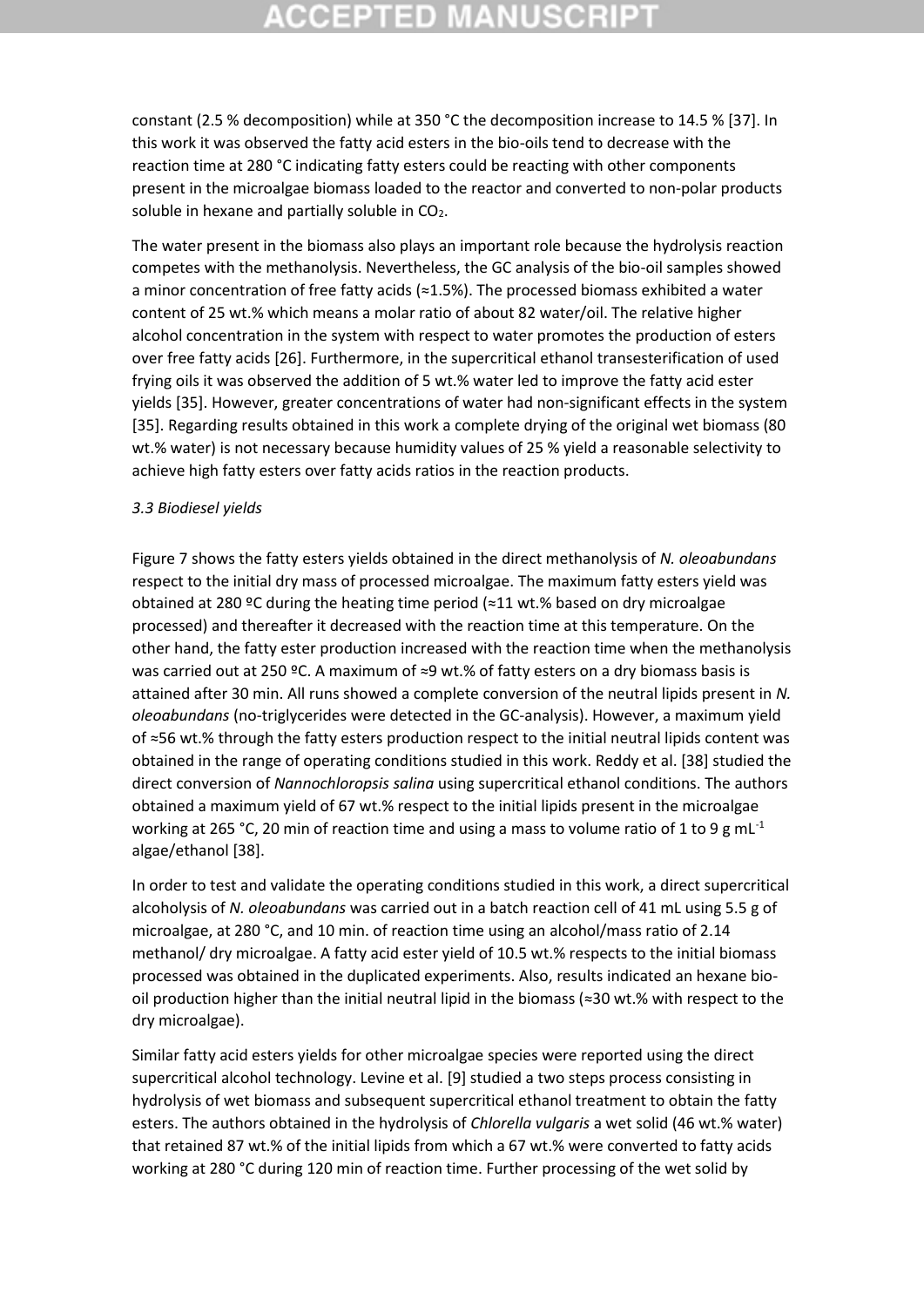# **CCEPTED MANUSCRI**

supercritical ethanol at 325 °C during 120 min and with a mass ratio of 8.3 of ethanol/dry hydrolysis solids produced a FAEE content of 58.7 wt.% in the crude biodiesel meaning a fatty ester yield of 51 wt.% respects to the initial lipids. Further studies reported by the authors [33] showed a considerable improvement on the esterification reaction yields of the fatty acids present in wet hydrochars (79 wt.% of fatty acids were converted to esters) at 275 ºC and 150 min, using a 5/1 ethanol to fatty acids molar ratio. The authors observed a clear degradation of the unsaturated fatty acids at reaction temperatures higher than 280 ºC and 90 min of reaction time.

According to different authors [6,7], the non-soluble in hexane or  $CO<sub>2</sub>$  reaction products could be further treated with water in order to obtain a potential nutrient source that can be recycle to grow more lipid-reach microorganisms. Valdez et al. [31] studied the hydrothermal liquefaction of *Nannochloropsis sp* and reported the recovery of nearly 80 % of the initial phosphorus and nitrogen into the aqueous phase. Toor et al. [39] proposed to use the solid residues of microalgae liquefaction as an animal feed additive because of the high nutrient value of these products. Lehmann [40] suggested the used of the solid charcoal residue obtained in thermochemical conversion technologies for fertilizers and carbon sequestration to reduce carbon dioxide emissions and produce carbon negative-biofuels.

The supercritical CO<sub>2</sub> fractionation of the direct alcohol supercritical reaction products could be a feasible technique to obtain a refined biodiesel from microalgae biomass (high monounsaturated fatty acid esters concentration). It is a green technology [14,16] that can be an interesting alternative in biorefineries of second generation in order to avoid the used of hydrocarbons in the separation processes.

### **4. Conclusions**

The direct supercritical methanolysis of partially dried *N. oleoabundans* (25 wt.% water) was carried out at 250 °C / 280 °C and increasing reaction times up to 30 min. A conversion of the initial dry biomass higher than 30 wt.% toward hexane soluble products was attained at 280 °C and different reaction times. However, a maximum fatty acid ester content of 35 wt.% was analyzed in hexane bio-oils (reaction products processed at 280 ºC after the heating time). On the other hand, reaction products that were extracted with supercritical  $CO<sub>2</sub>$  yielded between 12 wt.% and 17 wt.% of bio-oil respect to the initial biomass processed with up to 74 wt.% of fatty acid esters (280 °C and 10 min.) pointing out it is an interesting technology to fractionate biodiesel from the reaction products obtained in the direct supercritical alcoholysis of microalgae. Based on the neutral lipid content of the initial biomass, biodiesel yields of ≈50 wt.% were obtained under the operating conditions studied in this work.

### **Acknowledgements**

This study was supported by grants from Consejo Nacional de Investigaciones Científicas y Técnicas de la República Argentina (PIP 11220150100856CO // 11220150100510CO), Agencia Nacional de Promoción Científica y Tecnológica (PICT 2012-1998 // PICT-2014-2293), Secretaría de Ciencia y Tecnología de la Universidad Nacional del Sur (PGI 24/TB13), and Consorzio Universitario Italiano per l'Argentina (CUIA) 2011.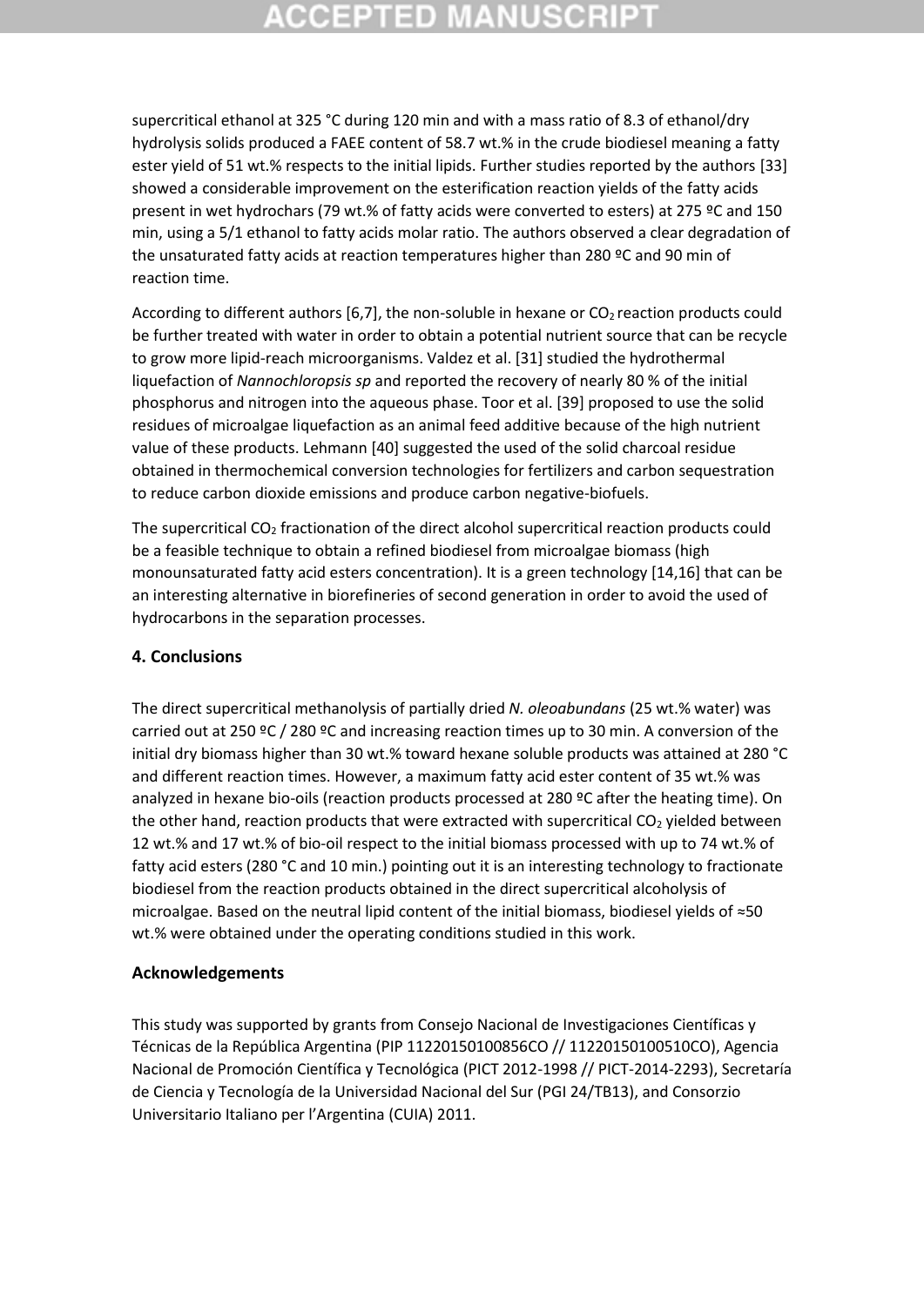## :CEPTED M

### **References**

- [1] Y. Christi, Biodiesel from microalgae, Biotechnol. Adv. 25 (2007) 294-306.
- [2] A. Converti, A. Casazza, E.Y. Ortiz, P. Perego, M. Del Borghi, Effect of temperature and nitrogen concentration on the growth and lipid content of *Nannochloropsis oculata* and *Chlorella vulgaris* for biodiesel production. Chemical Engineering and Processing: Process intensification 48 (2009) 1146–1151.
- [3] C.A. Popovich, C. Damiani, D. Constenla, A.M. Martínez, H. Freije, M. Giovanardi, S. Pancaldi, P.I. Leonardi, *Neochloris oleoabundans* grown in enriched natural seawater for biodiesel feedstock: Evaluation of its growth and biochemical composition, Bioresour. Technol. 114 (2012) 287-293.
- [4] R.B. Levine, M.S. Costanza-Robinson, G.A. Spatafora, *Neochloris oleoabundans* grown on anaerobically digested dairy manure for concomitant nutrient removal and biodiesel feedstock production, Biomass Bioenergy 35 (2011) 40-49.
- [5] C. Baldisserotto, C. Popovich, M. Giovanardi, A. Sabia, L. Ferroni, D. Constenla, P. Leonardi, S. Pancaldi, Photosynthetic aspects and lipid profiles in the mixotrophic alga *Neochloris oleoabundans* as useful parameters for biodiesel production, Algal Res. 16 (2016) 255-265.
- [6] L. Brennan, P. Owende, Biofuels from microalgae—A review of technologies for production, processing, and extractions of biofuels and co-products. Renewable and Sustainable Energy Reviews 14 (2010) 557–577.
- [7] P. Hidalgo, C. Toro, G. Ciudad, R. Navia, Advances in direct transesterification of microalgal biomass for biodiesel production, Rev. Environ. Sci. Biotechnol. 12 (2013) 179–199.
- [8] P.D. Patil, V.G. Gude, A. Mannarswamy, S. Deng, P. Cooke, S. Munson-McGee, I. Rhodes, P. Lammers, N. Nirmalakhandan, Optimization of direct conversion of wet algae to biodiesel under supercritical methanol conditions, Bioresour. Technol. 102 (2011) 118–122.
- [9] R.B. Levine, T. Pinnarat, P.E. Savage, Biodiesel production from wet algal biomass through in situ lipid hydrolysis and supercritical transesterification, Energy Fuel. 24 (2010) 5235– 5243.
- [10] R.B. Levine, A.A. Bollas, M.D. Durham, P.E. Savage, Triflate-catalyzed (trans) esterification of lipids within carbonized algal biomass, Bioresour. Technol. 111 (2012) 222–229.
- [11] D. Zhou, S. Zhang, H. Fu, J. Chen, Liquefaction of Macroalgae Enteromorpha prolifera in Sub- /Supercritical Alcohols: Direct Production of Ester Compounds. Energy & Fuels 26 (2012) 2342−2351.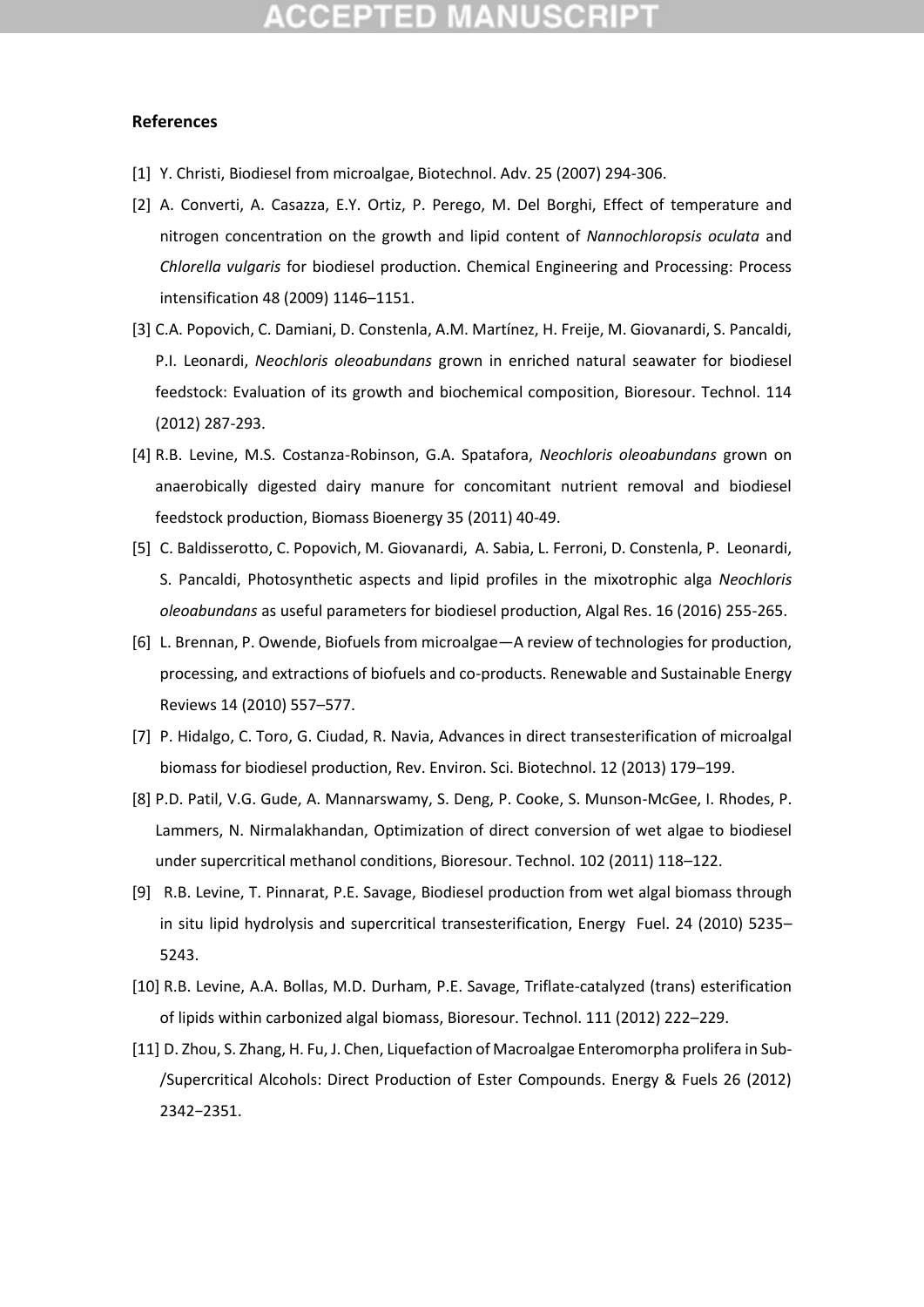- [12] H. Huang, X. Yuan, G. Zeng, J. Wang, H. Li, C. Zhou, X. Pei, Q. You, L. Chen, Thermochemical liquefaction characteristics of microalgae in sub- and supercritical ethanol, Fuel Processing Technology 92 (2011) 147–153.
- [13] G. Brunner, Supercritical fluids: technology and application to food processing, J. Food Engin. 67 (2005) 21–33.
- [14] F. Temelli, Perspectives on supercritical fluid processing of fats and oils, J. Supercrit. Fluids 47 (2009) 583–590.
- [15] S. Abou-Shehada, J.H. Clark, G. Paggiola, J. Sherwood, Tunable solvents: Shades of green, Chemical Engineering and Processing 99 (2016) 88–96.
- [16] E. Brignole, S. Pereda, Phase equilibrium engineering, Elsevier, ISBN: 978-0-444-56364-4, 2013.
- [17] A. Mouahid, C. Crampon, S.-A.A. Toudji, E. Badens, Supercritical  $CO<sub>2</sub>$  extraction of neutral lipids from microalgae: experiments and modelling, J. Supercrit. Fluids 77 (2013) 7–16.
- [18] H. Taher, S. Al-Zuhair, A. Al-Marzouqi, Y. Haikb, M. Faridc, S. Tariq Supercritical carbon dioxide extraction of microalgae lipid: Processoptimization and laboratory scale-up. J. of Supercritical Fluids 86 (2014) 57– 66
- [19] M. Giovanardi, L. Ferroni, C. Baldisserotto, P. Tedeschi, A. Maietti, L. Pantaleoni, S. Pancaldi, Morphophysiological analyses of *Neochloris oleoabundans* (Chlorophyta) grown mixotrophically in a carbon-rich waste product, Protoplasm 250 (2013) 161-174.
- [20] T.G. Tornabene, G. Holzer, S. Lien, N. Burris, Lipid composition of the nitrogen starved green alga *Neochloris oleoabundans*, Enzyme Microb. Technol. 5 (1983) 435–440.
- [21] Y. Li, M. Horsman, B. Wang, N. Wu, C. Q. Lan, Effects of nitrogen sources on cell growth and lipid accumulation of green alga *Neochloris oleoabundans*, Appl. Microbiol. Biotechnol. 81(4) (2008) 629-636.
- [22] L. Gouveia, A.E. Marques, T.L. Da Silva, A. Reis, *Neochloris oleabundans* UTEX# 1185: a suitable renewable lipid source for biofuel production, J. Ind. Microbiol. Biotechnol. 36(6) (2009) 821-826.
- [23] J. Pruvost, G. Van Vooren, G. Cogne, J. Legrand, Investigation of biomass and lipids production with *Neochloris oleoabundans* in photobioreactor, Bioresour. Technol. 100 (2009) 5988-5995.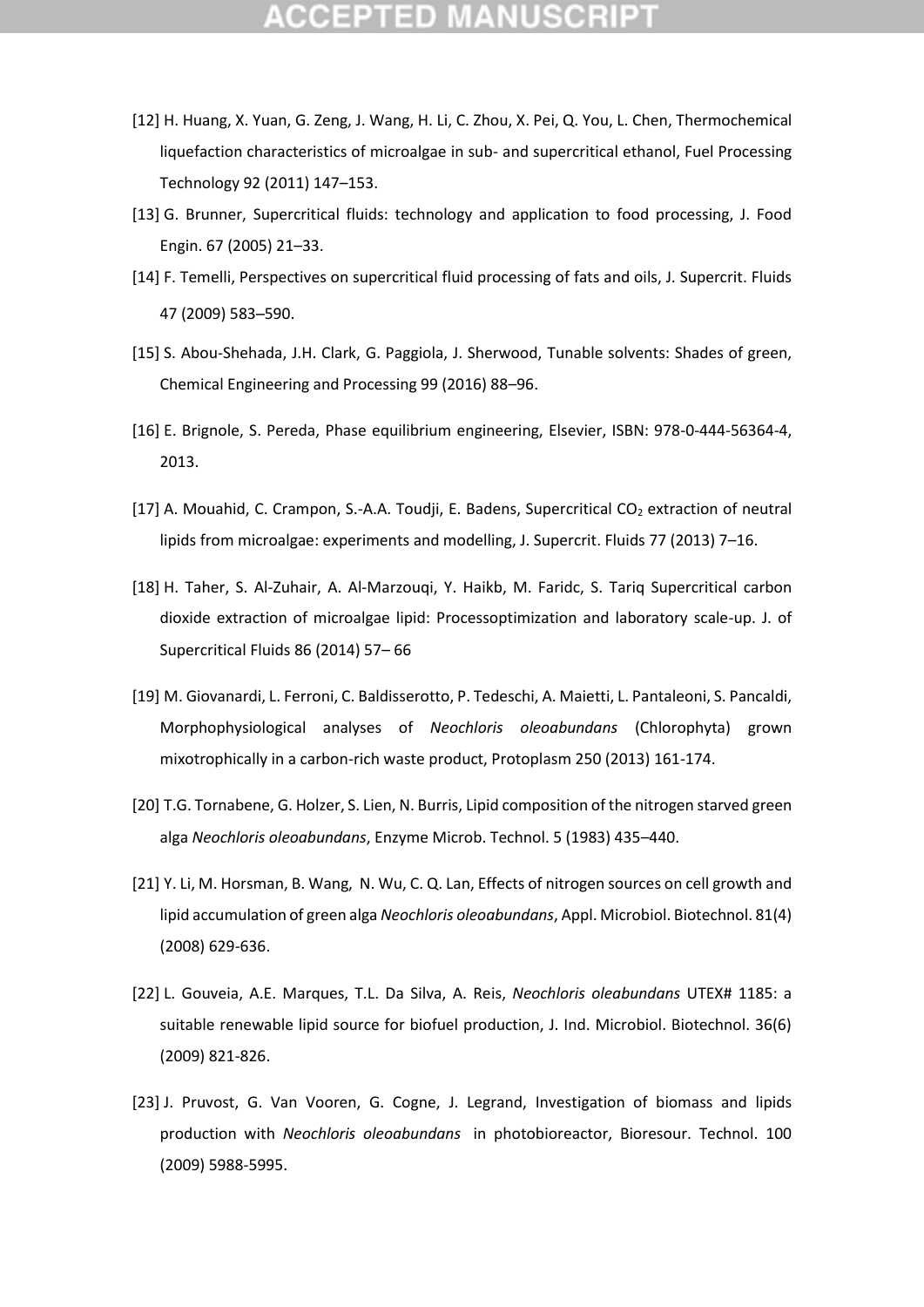- [24] B. Wahlen, R. Willis, L. Seefeldt, Biodiesel production by simultaneous extraction and conversion of total lipids from microalgae, cyanobacteria, and wild mixed-cultures, Bioresour. Technol. 102 (2011) 2724–2730.
- [25] S.Y. Yoon, M.E. Hong, W.S. Chang, S.J. Sim. Enhanced biodiesel production in *Neochloris oleoabundans* by a semi-continuous process in two stage photobioreactors, Bioprocess Biosyst. Eng. 38 (2015) 1415-1421.
- [26] D. Kusdiana, S. Saka, Effects of water on biodiesel fuel production by supercritical methanol treatment, Bioresour. Technol. 91 (2004) 289–295.
- [27] G. Soto, P. Hegel, S. Pereda, Supercritical production and fractionation of fatty acid esters and acylglycerols, J. Supercrit. Fluids 93 (2014) 74–81.
- [28] G. Romero de la Vega , M.A. Salgado Cervantes, M.A. Garcia Alvarado, A. Romero-Martínez, P.E. Hegel, Fractionation of vanilla oleoresin by supercritical  $CO<sub>2</sub>$  technology, J. Supercrit. Fluids 108 (2016) 79–88.
- [29] NIST/EPA/NIH Mass .Spectral Library with Search Program NIST version 2008, 1 May, 2011. Available from: http://www.sisweb.com/software/ms/nist.htm.
- [30] Y. Dote, S. Sawayama, S. Inoue, T. Minowa, S. Yokoyama, Recovery of liquid fuel from hydrocarbon-rich microalgae by thermochemical liquefaction, Fuel 73 (1994) 1855-1857.
- [31] P.J. Valdez, M.C. Nelson, H.Y. Wang, X.N. Lin, P.E. Savage, Hydrothermal liquefaction of *Nannochloropsis* sp.: Systematic study of process variables and analysis of the product fractions, Biomass Bioenergy 46 (2012) 317-331.
- [32] E. Ehimen, Z. Sun, C. Carrington, Variables affecting the in situ transesterification of microalgae lipids. Fuel 89:3 (2010) 677–684.
- [33] C. Silva, F. de Castilhos, J.V Oliveira, L. Cardozo Filho, Continuous production of soybean biodiesel with compressed ethanol in a micro-tube reactor, Fuel Processing Technology 91:10 (2010) 1274-1281.
- [34] C. Silva, T. A. S. Colonelli; E. A. Silva; V. F. Cabral; J. V. Oliveira; L. Cardozo-Filho, Continuous catalyst-free production of esters from Jatropha curcas L. oil under supercritical ethanol. Braz. J. Chem. Eng. 31:3 (2014) 727-735.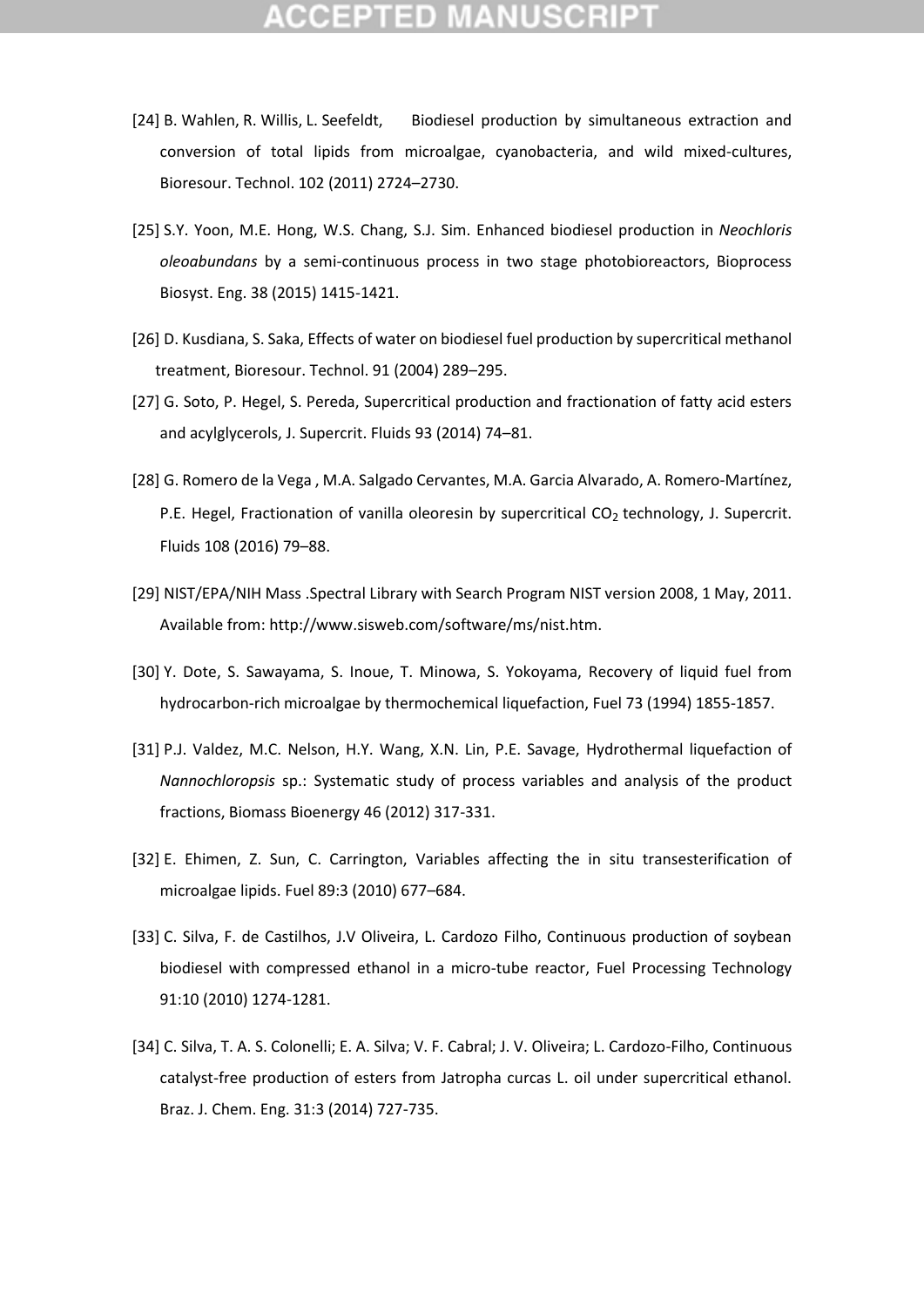- [35] A. C. de Araújo Abdala, T. A. da Silva Colonelli, C. Portilho Trentini, J. V. Oliveira, L. Cardozo-Filho, E. A. da Silva, and C. da Silva Effect of Additives in the Reaction Medium on Noncatalytic Ester Production from Used Frying Oil with Supercritical Ethanol, Energy Fuels, 28:5 (2014) 3122–3128.
- [36] J. Quesada-Medina, P. Olivares-Carrillo, Evidence of thermal decomposition of fatty acid methyl esters during the synthesis of biodiesel with supercritical methanol, J. Supercrit. Fluids 56 (2011) 56–63.
- [37] I. Vieitez, C. da Silva, I. Alckmin, F. de Castilhos, J. V. Oliveira, M. A. Grompone, I. Jachmanián, Stability of ethyl esters from soybean oil exposed to high temperatures in supercritical ethanol, The Journal of Supercritical Fluids 56:3 (2011) 265-270.
- [38] H.K. Reddy, T. Muppaneni, P.D. Patil, S. Ponnusamy, P. Cooke, T. Schaub, S. Deng, Direct conversion of wet algae to crude biodiesel under supercritical ethanol conditions, Fuel 115 (2014) 720–726.
- [39] S. Toor, H. Reddy, S. Deng, J. Hoffmann, D. Spangsmark, L.B. Madsen, J.B. Holm-Nielsen, L.A. Rosendahl, Hydrothermal liquefaction of Spirulina and Nannochloropsis salina under subcritical and supercritical water conditions. Bioresource Technology 131 (2013) 413–419.
- [40] J. Lehmann, A handful of carbon. Nature 447 (2007) 143-144.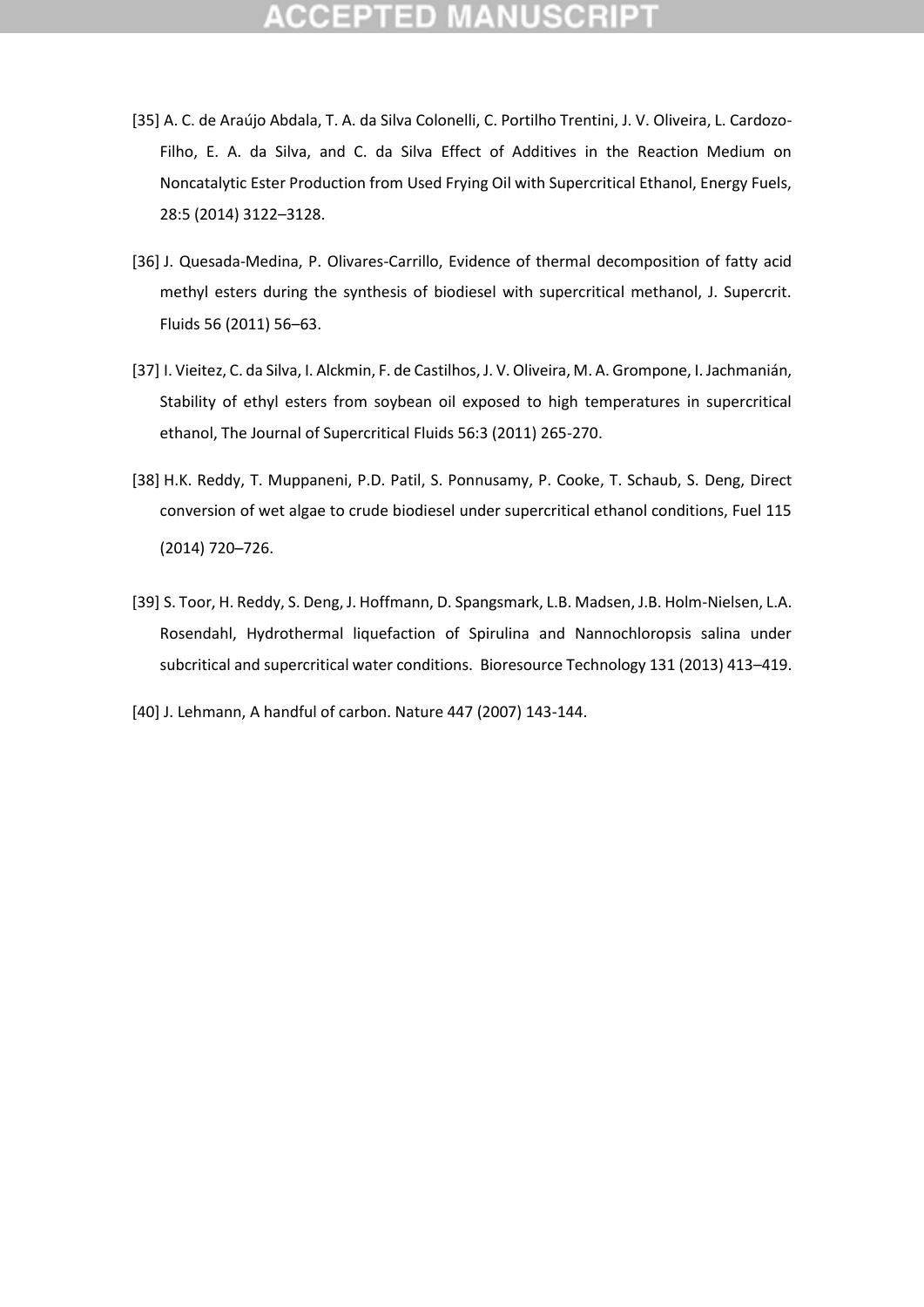

<InlineImage2>





<sup>&</sup>lt;InlineImage3>

Figure 2. Reactor set up used in the supercritical methanolysis of algal biomass. 1. Reactor, 2. Pressure gauge, 3. Reactor temperature sensor, 4. Screw cap, 5. Tin heating bath, 6. Electrical heating element, 7. Bath temperature sensor, 8. Air cooling system, 9. Air thermostatic bath, 10. Relief cooling air, 11. Clamping arm and immersion device, 12. Reaction temperature register, 13. Tin heating controller.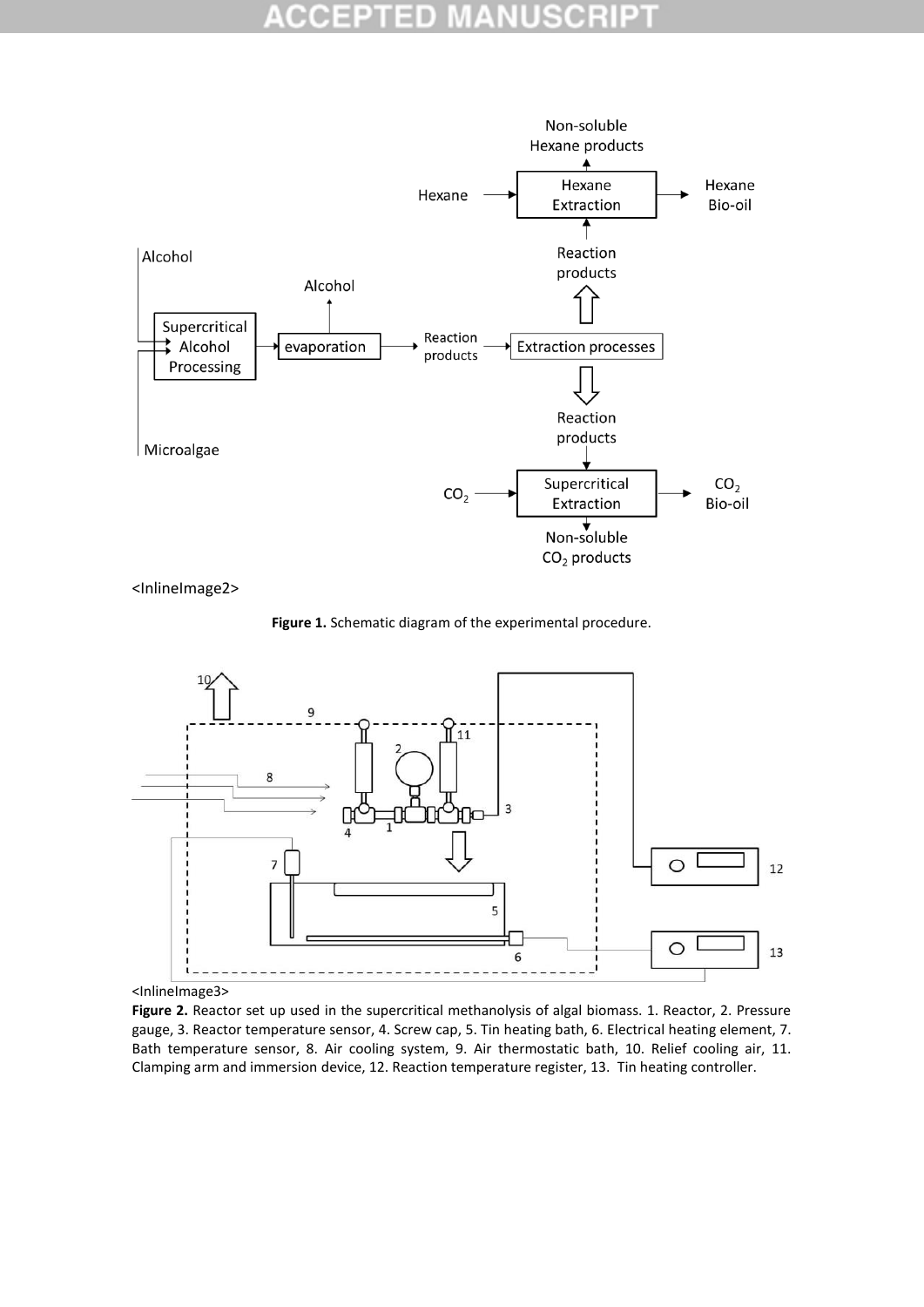

<InlineImage6>

Figure 5. GC analysis of the bio-oil CO<sub>2</sub>-extract fractionated at 40 °C and 140 bar. Bio-oil sample obtained by supercritical methanolysis at 280 ºC and 10 min reaction time. C16:1 methyl palmitate; C16 FA palmitic acid; C18:0 methyl stearate; C18:1 methyl oleate; C18:2 methyl linoelate; C18:3 methyl linolenate; DFE Degraded fatty esters; C18 FA oleic acid; C20:0 methyl eicosanoate.



<InlineImage7>

Figure 6. GC analysis of the bio-oil CO<sub>2</sub>-raffinate fractionated at 40 °C and 140 bar. Bio-oil sample obtained by supercritical methanolysis at 280 ºC and 10 min reaction time. C16:1 methyl palmitate; C16 FA palmitic acid; C18:0 methyl stearate; C18:1 methyl oleate; C18:2 methyl linoelate; C18:3 methyl linolenate; DFE Degraded fatty esters; C18 FA oleic acid; C20:0 methyl eicosanoate.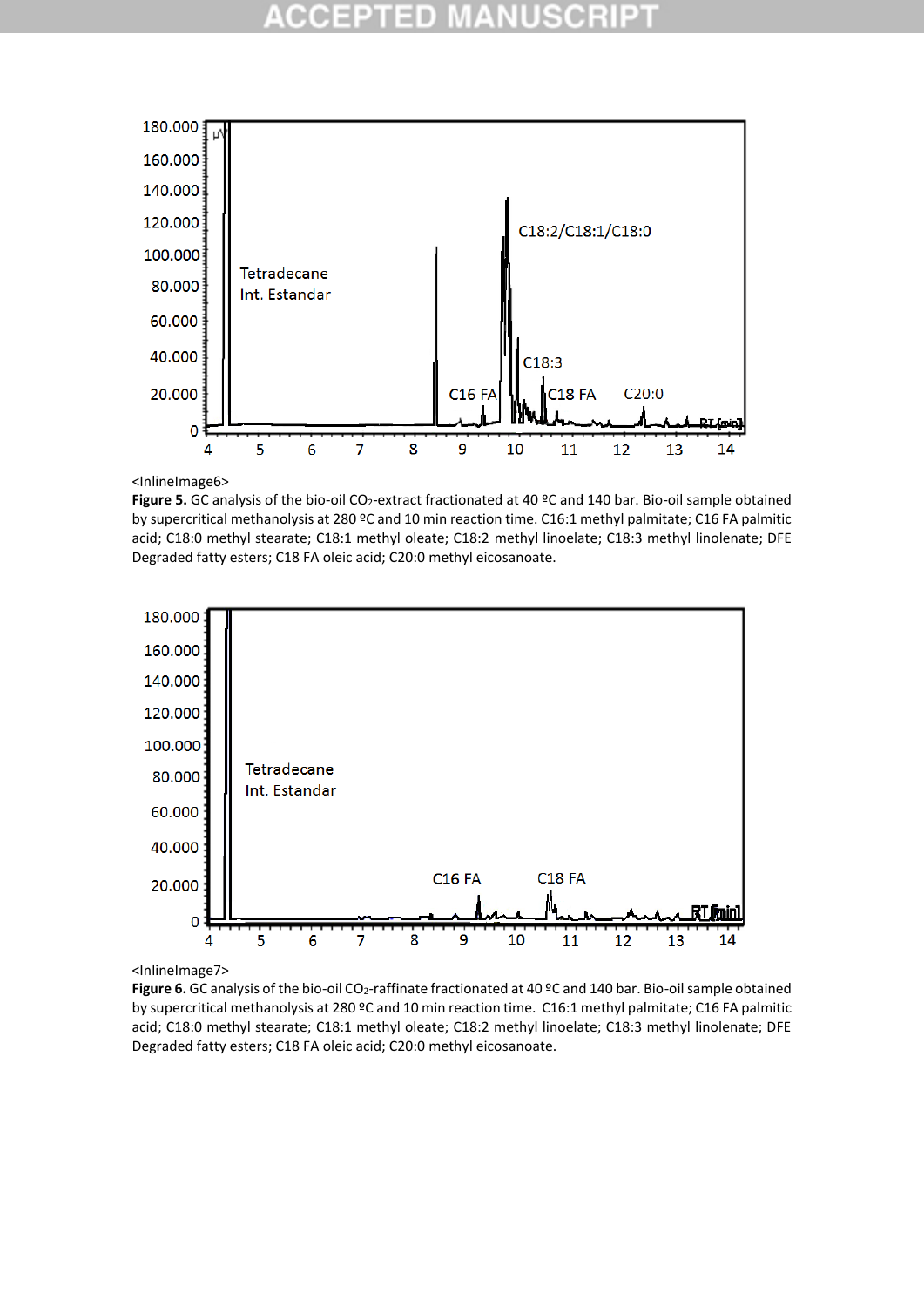

### <InlineImage8>

Figure 7. Biodiesel yields obtained in the direct supercritical methanol transesterification of the lipids present in *N. oleoabundans*. Results reported for the different operating conditions carried out in the supercritical alcohol process

| Main fatty acids      | (Area, %) |
|-----------------------|-----------|
| C16:0                 | 19.3      |
| C18:0                 | 5.2       |
| C18:1n9c              | 47.3      |
| C <sub>18</sub> :2n6c | 16.2      |
| C18:3n3               | 5.9       |
| C20:0                 | 0.3       |
| C22:0                 | 0.2       |
|                       |           |

**Table 2.** GC-MS analyses of the bio-oil samples obtained in the supercritical methanolysis of *N. oleoabundans* at 250 ºC and 20 min of reaction time.

| Components                        | time  | Area (%)       | Area (%)                |
|-----------------------------------|-------|----------------|-------------------------|
|                                   | (min) | Hexane bio-oil | CO <sub>2</sub> bio-oil |
| Methyl palmitate                  | 8.4   | 12.33          | 12.84                   |
| Hexadecanoic acid                 | 9.3   | 1.26           | 0.24                    |
| Methyl linolenate                 | 9.7   | 5.94           | 6.48                    |
| Methyl oleate                     | 9.8   | 41.22          | 41.8                    |
| Methyl linoelate                  | 9.9   | 22.90          | 23.41                   |
| Methyl stearate                   | 10    | 5.83           | 6.32                    |
| Degraded unsaturated fatty esters | 10.1  | 6.90           | 7.1                     |
| Octadecanoic acid                 | 10.98 | 1.13           | 0.21                    |